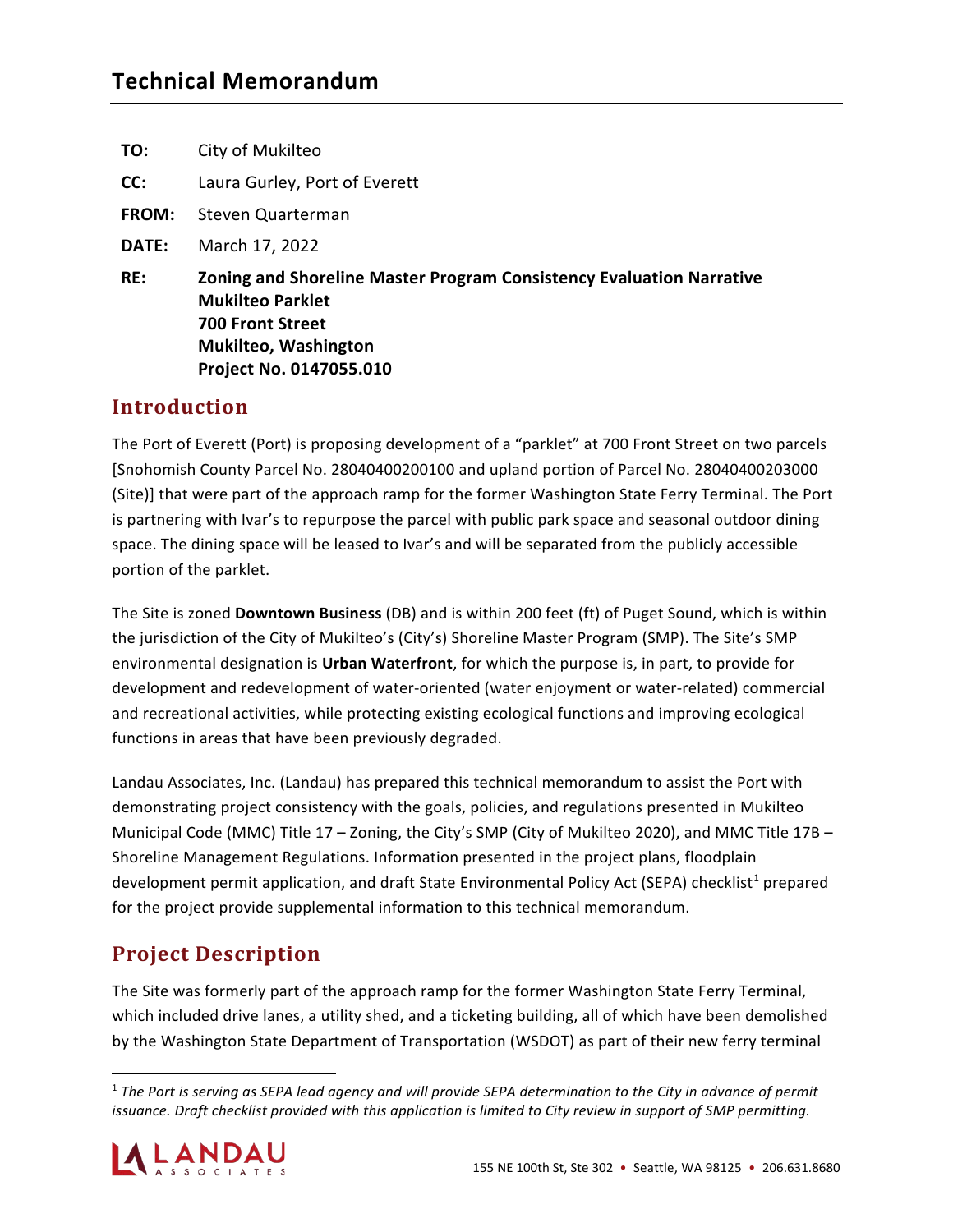development to the east. Prior to turning the Site over to the Port, WSDOT repaved the project site, installed railings on the waterward end, and constructed a vertical concrete block wall on the west side to separate the site from the adjacent Losvar Condominium property (refer to site plans for photographs of existing conditions). The Port is partnering with Ivar's to repurpose the parcel for public park space and seasonal outdoor dining space. The dining space will be leased to Ivar's and will be separated from the publicly accessible portion of the parklet. This separation will be moveable to allow for special events. It is anticipated that Ivar's will be leasing offsite parking spaces from neighboring property owner(s) to accommodate the additional capacity associated with increased dining space.

The park space will include:

- Aboveground plant container in the parcel and adjacent to Front Street right-of-way to provide separation of the parklet from the street.
- Benches and picnic tables for public seating.
- Resetting two interpretive signs.
- Replacement of existing planters located in the Front Street right-of-way immediately in front of Ivar's.
- Decorative panels affixed to the existing concrete block wall.
- Low-level and shielded accent lighting, with electrical service at the existing concrete block wall.

The dining space will include:

- Seasonal outdoor tables, umbrellas and chairs provided by Ivar's Restaurant; up to ten 4-seat tables are anticipated.
- Aboveground container planters combined with a physical separation element (e.g., panel fence or railing) to provide separation from the public park component of the site.

Improvements across the Site include decorative treatment on the surface of the existing asphalt (e.g., colored sealcoat or similar product). The existing WSDOT-installed guardrail and concrete block wall on the west side of the site will remain. No disturbance is anticipated of the bulkhead or riprap along the shoreline.

# **Permitted Use**

Within the DB zoning classification, both Restaurant and Community Uses - Open Space are permitted uses.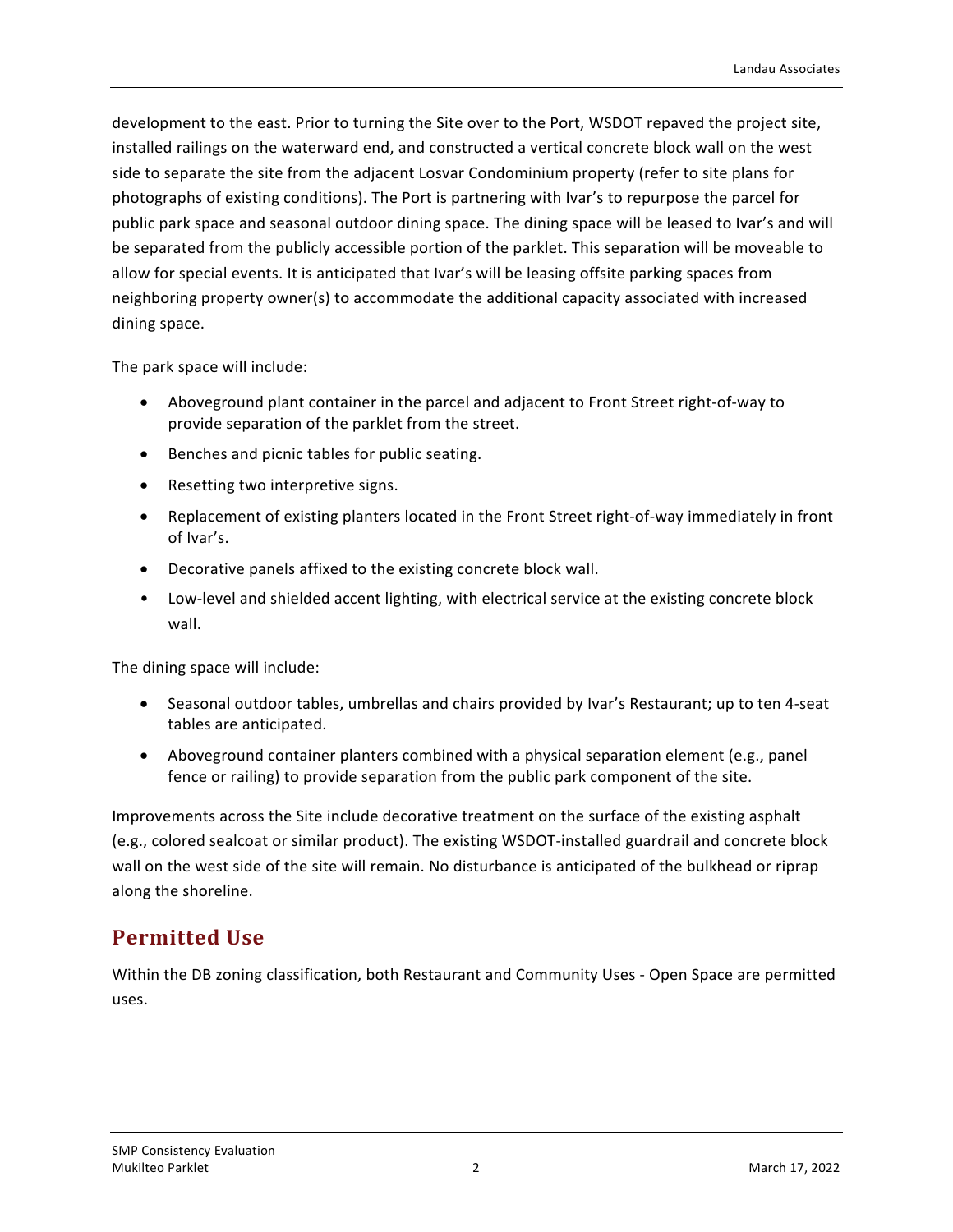Project activities that occur in SMP jurisdiction include change in use and associated improvements identified above. Both "Public Park" (Recreation) and "Restaurant" (Commercial Use) are identified as permitted uses in the Urban Waterfront environmental designation.

## **Zoning**

The following development and design standards were copied from MMC Title 17 based on the applicable features of the project. The proposal does not include construction of buildings or require street or street frontage improvements or vehicular access, and associated standards are omitted:

| <b>Code Element</b>                                                        | <b>Project Evaluation</b>                                                                                                                                                                                                                                                                    |
|----------------------------------------------------------------------------|----------------------------------------------------------------------------------------------------------------------------------------------------------------------------------------------------------------------------------------------------------------------------------------------|
| MMC 17.25A.040(B)(8) - Blank Walls                                         | The proposal satisfies the required standards and<br>provides more than one of the required features. The<br>proposal includes both raised planters (i.e., aboveground<br>container planters) and artwork (i.e., decorative panels)<br>on the parklet side of the existing wall on the Site. |
| MMC 17.25A.040(C)(2) - Pedestrian Amenities                                | The proposal satisfies the required standard and provides<br>more than one of the required features. The proposal<br>includes pedestrian furniture (i.e., benches and tables),<br>planter beds (i.e., aboveground container planters), and<br>decorated pavement patterns.                   |
| MMC 17.25A.040(C)(3) - Internal Pedestrian<br><b>Paths and Circulation</b> | The proposal includes modification of raised planters<br>between the parklet and Front Street. The landscaping<br>will be maintained so as not to block visibility between<br>the parklet and Front Street in conformance with this<br>standard.                                             |

#### **Development and Design Standards for the DB District (MMC 17.25A.040)**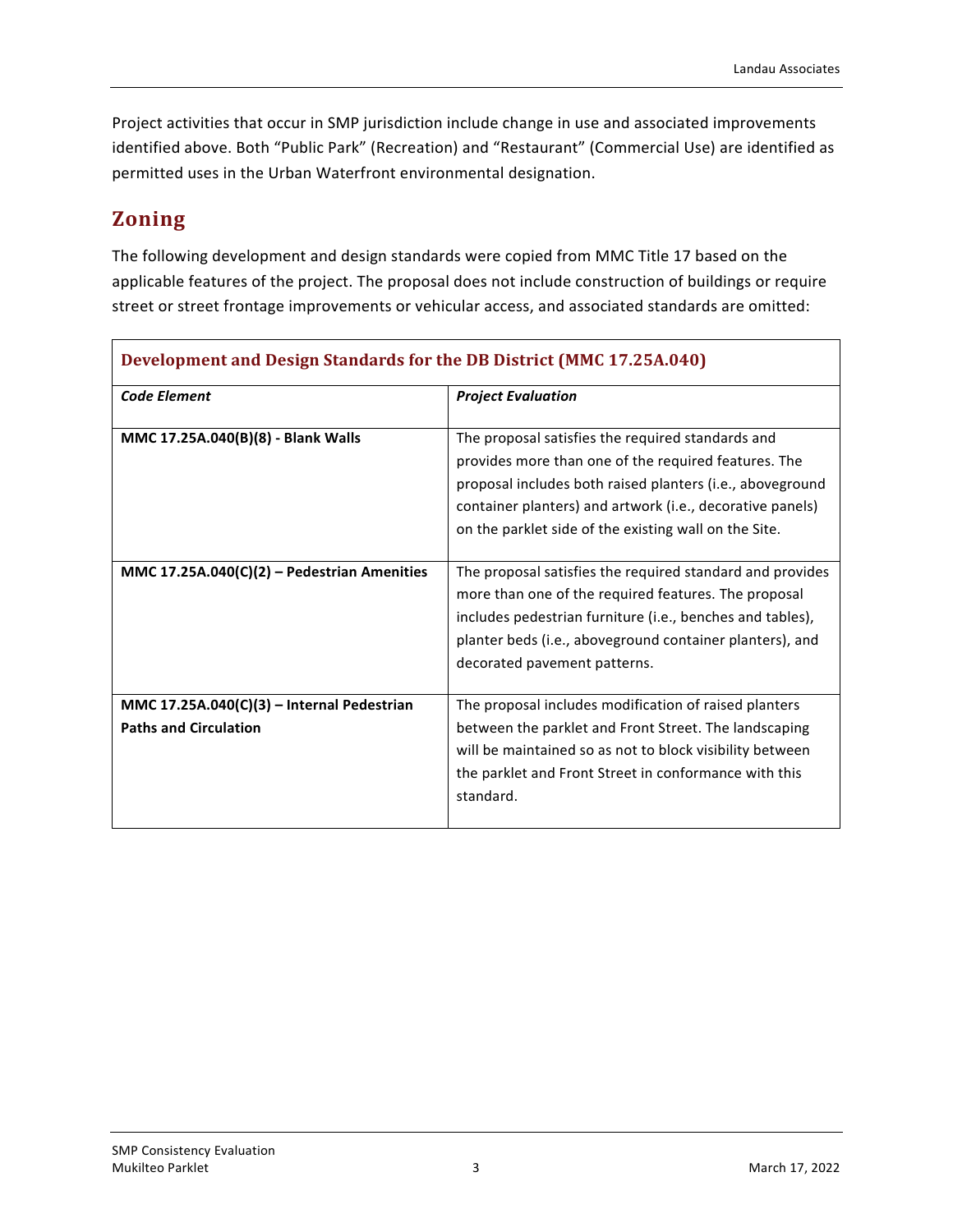| <b>Space</b><br>the project:<br>Maintains public access to the Site from Front Street,<br>$\overline{\phantom{a}}$<br>including handicap access.<br>Provides pedestrian use in a location of interest and<br>$\blacksquare$<br>security (i.e., shoreline access and visibility from<br>adjacent properties).<br>Provides landscaping to improve Site aesthetics,<br>$\blacksquare$<br>while maintaining visual access to and from the Site.<br>Provides site furniture, including minimum 2 ft of<br>$\blacksquare$<br>seating area specified in the MMC, and artwork.<br>The Site will maintain existing asphalt surface, which is<br>prohibited under the standards in MMC<br>17.25A.040(C)(4)(b)(iii), and variation from this standard<br>under MMC 17.25A.050 is requested. The Port proposes<br>to retain the existing asphalt on the Site due to high<br>potential for encountering potential cultural resources<br>that may be present at the Site. Decorative treatment will<br>be provided on the asphalt to provide aesthetic<br>improvements. The variation from this standard will<br>maintain the intent of the pedestrian-oriented space<br>because the project will provide usable open space that<br>promotes pedestrian activity and recreation.<br>MMC 17.25A.040(D) - Parking Space<br>Additional offsite parking will be provided related to the<br><b>Requirements and Parking Lot Design</b><br>seasonal outdoor seating use. Parking is not required for<br>the parklet itself. It is estimated that between 4 and 13<br>additional parking spaces may be required. Ivar's<br>anticipates leasing parking from a neighboring property<br>to satisfy City code requirements and will provide a<br>seasonal parking attendant to control use of the leased<br>parking spaces.<br>MMC 17.25A.040(E) - Landscaping<br>Landscaping is provided in accordance with City code<br>requirements.<br>MMC 17.25A.040(F) - Signage<br>The project will maintain existing interpretive signs<br>describing the history of the area and the Port will work<br>with the City on branding of the parklet and resulting | MMC 17.25A.040(C)(4) - Pedestrian Oriented | The proposal satisfies the required standards, in which |
|--------------------------------------------------------------------------------------------------------------------------------------------------------------------------------------------------------------------------------------------------------------------------------------------------------------------------------------------------------------------------------------------------------------------------------------------------------------------------------------------------------------------------------------------------------------------------------------------------------------------------------------------------------------------------------------------------------------------------------------------------------------------------------------------------------------------------------------------------------------------------------------------------------------------------------------------------------------------------------------------------------------------------------------------------------------------------------------------------------------------------------------------------------------------------------------------------------------------------------------------------------------------------------------------------------------------------------------------------------------------------------------------------------------------------------------------------------------------------------------------------------------------------------------------------------------------------------------------------------------------------------------------------------------------------------------------------------------------------------------------------------------------------------------------------------------------------------------------------------------------------------------------------------------------------------------------------------------------------------------------------------------------------------------------------------------------------------------------------------------------------------|--------------------------------------------|---------------------------------------------------------|
|                                                                                                                                                                                                                                                                                                                                                                                                                                                                                                                                                                                                                                                                                                                                                                                                                                                                                                                                                                                                                                                                                                                                                                                                                                                                                                                                                                                                                                                                                                                                                                                                                                                                                                                                                                                                                                                                                                                                                                                                                                                                                                                                |                                            |                                                         |
|                                                                                                                                                                                                                                                                                                                                                                                                                                                                                                                                                                                                                                                                                                                                                                                                                                                                                                                                                                                                                                                                                                                                                                                                                                                                                                                                                                                                                                                                                                                                                                                                                                                                                                                                                                                                                                                                                                                                                                                                                                                                                                                                |                                            |                                                         |
|                                                                                                                                                                                                                                                                                                                                                                                                                                                                                                                                                                                                                                                                                                                                                                                                                                                                                                                                                                                                                                                                                                                                                                                                                                                                                                                                                                                                                                                                                                                                                                                                                                                                                                                                                                                                                                                                                                                                                                                                                                                                                                                                |                                            |                                                         |
|                                                                                                                                                                                                                                                                                                                                                                                                                                                                                                                                                                                                                                                                                                                                                                                                                                                                                                                                                                                                                                                                                                                                                                                                                                                                                                                                                                                                                                                                                                                                                                                                                                                                                                                                                                                                                                                                                                                                                                                                                                                                                                                                |                                            |                                                         |
|                                                                                                                                                                                                                                                                                                                                                                                                                                                                                                                                                                                                                                                                                                                                                                                                                                                                                                                                                                                                                                                                                                                                                                                                                                                                                                                                                                                                                                                                                                                                                                                                                                                                                                                                                                                                                                                                                                                                                                                                                                                                                                                                |                                            |                                                         |
|                                                                                                                                                                                                                                                                                                                                                                                                                                                                                                                                                                                                                                                                                                                                                                                                                                                                                                                                                                                                                                                                                                                                                                                                                                                                                                                                                                                                                                                                                                                                                                                                                                                                                                                                                                                                                                                                                                                                                                                                                                                                                                                                |                                            |                                                         |
|                                                                                                                                                                                                                                                                                                                                                                                                                                                                                                                                                                                                                                                                                                                                                                                                                                                                                                                                                                                                                                                                                                                                                                                                                                                                                                                                                                                                                                                                                                                                                                                                                                                                                                                                                                                                                                                                                                                                                                                                                                                                                                                                |                                            |                                                         |
|                                                                                                                                                                                                                                                                                                                                                                                                                                                                                                                                                                                                                                                                                                                                                                                                                                                                                                                                                                                                                                                                                                                                                                                                                                                                                                                                                                                                                                                                                                                                                                                                                                                                                                                                                                                                                                                                                                                                                                                                                                                                                                                                |                                            |                                                         |
|                                                                                                                                                                                                                                                                                                                                                                                                                                                                                                                                                                                                                                                                                                                                                                                                                                                                                                                                                                                                                                                                                                                                                                                                                                                                                                                                                                                                                                                                                                                                                                                                                                                                                                                                                                                                                                                                                                                                                                                                                                                                                                                                |                                            |                                                         |
|                                                                                                                                                                                                                                                                                                                                                                                                                                                                                                                                                                                                                                                                                                                                                                                                                                                                                                                                                                                                                                                                                                                                                                                                                                                                                                                                                                                                                                                                                                                                                                                                                                                                                                                                                                                                                                                                                                                                                                                                                                                                                                                                |                                            |                                                         |
|                                                                                                                                                                                                                                                                                                                                                                                                                                                                                                                                                                                                                                                                                                                                                                                                                                                                                                                                                                                                                                                                                                                                                                                                                                                                                                                                                                                                                                                                                                                                                                                                                                                                                                                                                                                                                                                                                                                                                                                                                                                                                                                                |                                            |                                                         |
|                                                                                                                                                                                                                                                                                                                                                                                                                                                                                                                                                                                                                                                                                                                                                                                                                                                                                                                                                                                                                                                                                                                                                                                                                                                                                                                                                                                                                                                                                                                                                                                                                                                                                                                                                                                                                                                                                                                                                                                                                                                                                                                                |                                            |                                                         |
|                                                                                                                                                                                                                                                                                                                                                                                                                                                                                                                                                                                                                                                                                                                                                                                                                                                                                                                                                                                                                                                                                                                                                                                                                                                                                                                                                                                                                                                                                                                                                                                                                                                                                                                                                                                                                                                                                                                                                                                                                                                                                                                                |                                            |                                                         |
|                                                                                                                                                                                                                                                                                                                                                                                                                                                                                                                                                                                                                                                                                                                                                                                                                                                                                                                                                                                                                                                                                                                                                                                                                                                                                                                                                                                                                                                                                                                                                                                                                                                                                                                                                                                                                                                                                                                                                                                                                                                                                                                                |                                            |                                                         |
|                                                                                                                                                                                                                                                                                                                                                                                                                                                                                                                                                                                                                                                                                                                                                                                                                                                                                                                                                                                                                                                                                                                                                                                                                                                                                                                                                                                                                                                                                                                                                                                                                                                                                                                                                                                                                                                                                                                                                                                                                                                                                                                                |                                            |                                                         |
|                                                                                                                                                                                                                                                                                                                                                                                                                                                                                                                                                                                                                                                                                                                                                                                                                                                                                                                                                                                                                                                                                                                                                                                                                                                                                                                                                                                                                                                                                                                                                                                                                                                                                                                                                                                                                                                                                                                                                                                                                                                                                                                                |                                            |                                                         |
|                                                                                                                                                                                                                                                                                                                                                                                                                                                                                                                                                                                                                                                                                                                                                                                                                                                                                                                                                                                                                                                                                                                                                                                                                                                                                                                                                                                                                                                                                                                                                                                                                                                                                                                                                                                                                                                                                                                                                                                                                                                                                                                                |                                            |                                                         |
|                                                                                                                                                                                                                                                                                                                                                                                                                                                                                                                                                                                                                                                                                                                                                                                                                                                                                                                                                                                                                                                                                                                                                                                                                                                                                                                                                                                                                                                                                                                                                                                                                                                                                                                                                                                                                                                                                                                                                                                                                                                                                                                                |                                            |                                                         |
| signage. Signage to be provided at the Site will be                                                                                                                                                                                                                                                                                                                                                                                                                                                                                                                                                                                                                                                                                                                                                                                                                                                                                                                                                                                                                                                                                                                                                                                                                                                                                                                                                                                                                                                                                                                                                                                                                                                                                                                                                                                                                                                                                                                                                                                                                                                                            |                                            |                                                         |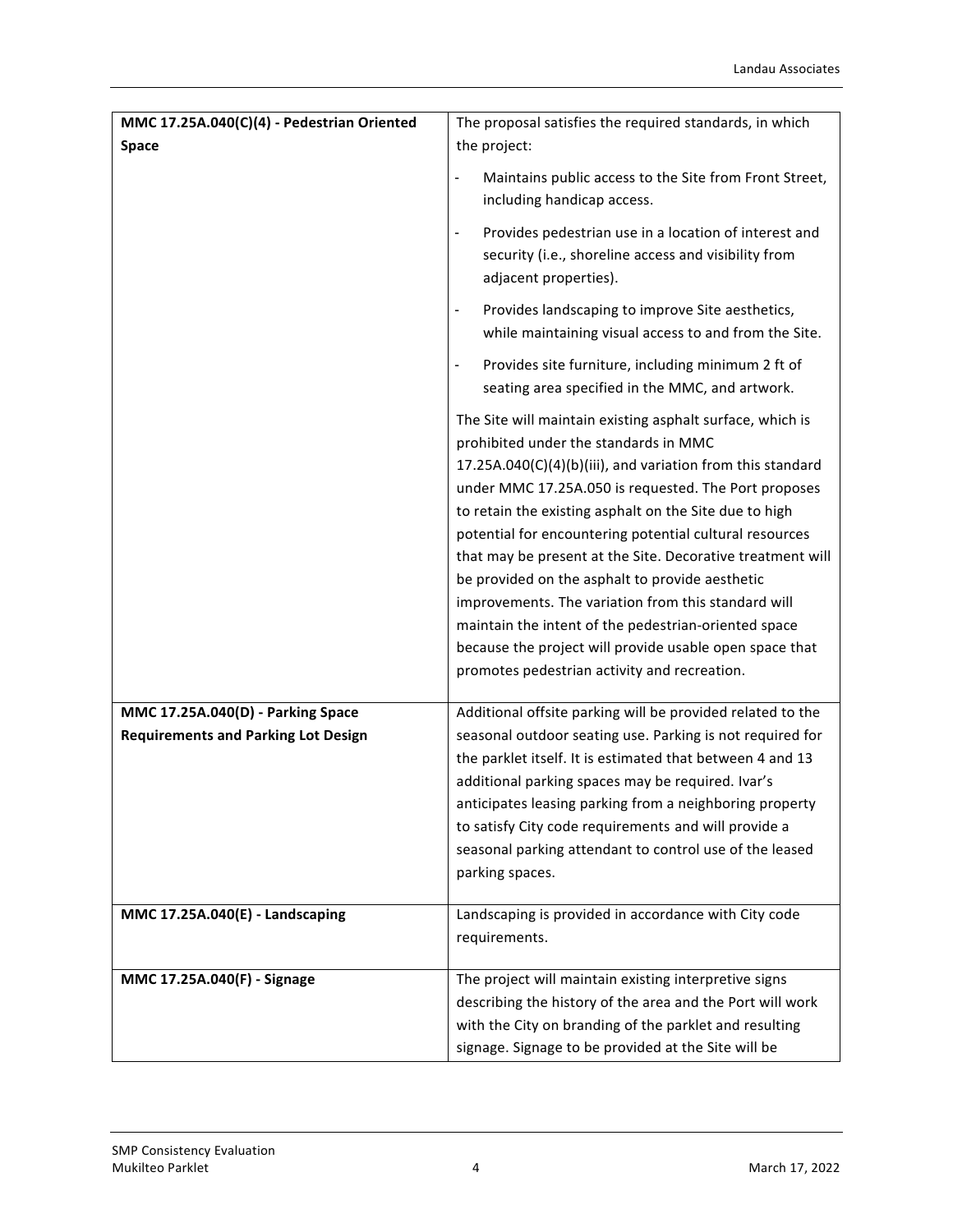|                              | designed and placed in accordance with City code<br>requirements.                                                                                                                                                                                                                                                                       |
|------------------------------|-----------------------------------------------------------------------------------------------------------------------------------------------------------------------------------------------------------------------------------------------------------------------------------------------------------------------------------------|
| MMC 17.25A.040(G) - Lighting | The Site will be provided with accent lighting and will be<br>designed to satisfy City code requirements. The intent is<br>to provide soft, ambient lighting for parklet users in the<br>evening hours. Lighting to be provided will be situated to<br>minimize spillover onto adjacent properties, roads, and<br>the shoreline waters. |

# **Shoreline Goals and Policies**

The SMP provides general shoreline policies that address various general topics of importance when considering development of the shorelines and are intended to specifically support the goal statements also provided in the SMP. The goals and policies address shoreline "elements," including:

- Economic Development
- Public Access
- Recreation
- Circulation
- Land Use
- Conservation
- Historic and Cultural
- Scientific and Educational, and
- Flood Damage

Of these "elements," the proposed project has the potential to have impacts on Economic Development, Recreation, Land Use, Historic and Cultural, and Flood Damage. Public access is not considered further because the Site currently provides unimproved public access to the shoreline, and the proposal will only enhance this; Conservation is not considered further because no critical areas impact will occur as part of proposed site improvements (refer to Shoreline Regulations below).

The following General Shoreline Goals were copied from the City's SMP based on the applicable shoreline "elements" and are provided project specific evaluation:

| <b>General Shoreline Goals</b>                                                                                                                                                                                                    |                                                                                                                                                                                                                                                                                                                                         |  |
|-----------------------------------------------------------------------------------------------------------------------------------------------------------------------------------------------------------------------------------|-----------------------------------------------------------------------------------------------------------------------------------------------------------------------------------------------------------------------------------------------------------------------------------------------------------------------------------------|--|
| Goal                                                                                                                                                                                                                              | <b>Project Narrative</b>                                                                                                                                                                                                                                                                                                                |  |
| GD 1: Encourage City entryways, commercial<br>development, and redevelopment near the<br>urban waterfront to reflect the City's waterfront<br>in a manner that will enhance the public<br>enjoyment and access to the waterfront. | The proposed project will provide aesthetic<br>improvements to the Site, which currently provides<br>public access to the shoreline. The project will partner<br>with Ivar's to provide a separated seasonal outdoor<br>dining area. This proposal will not preclude future<br>development of the site consistent with the 2016 City of |  |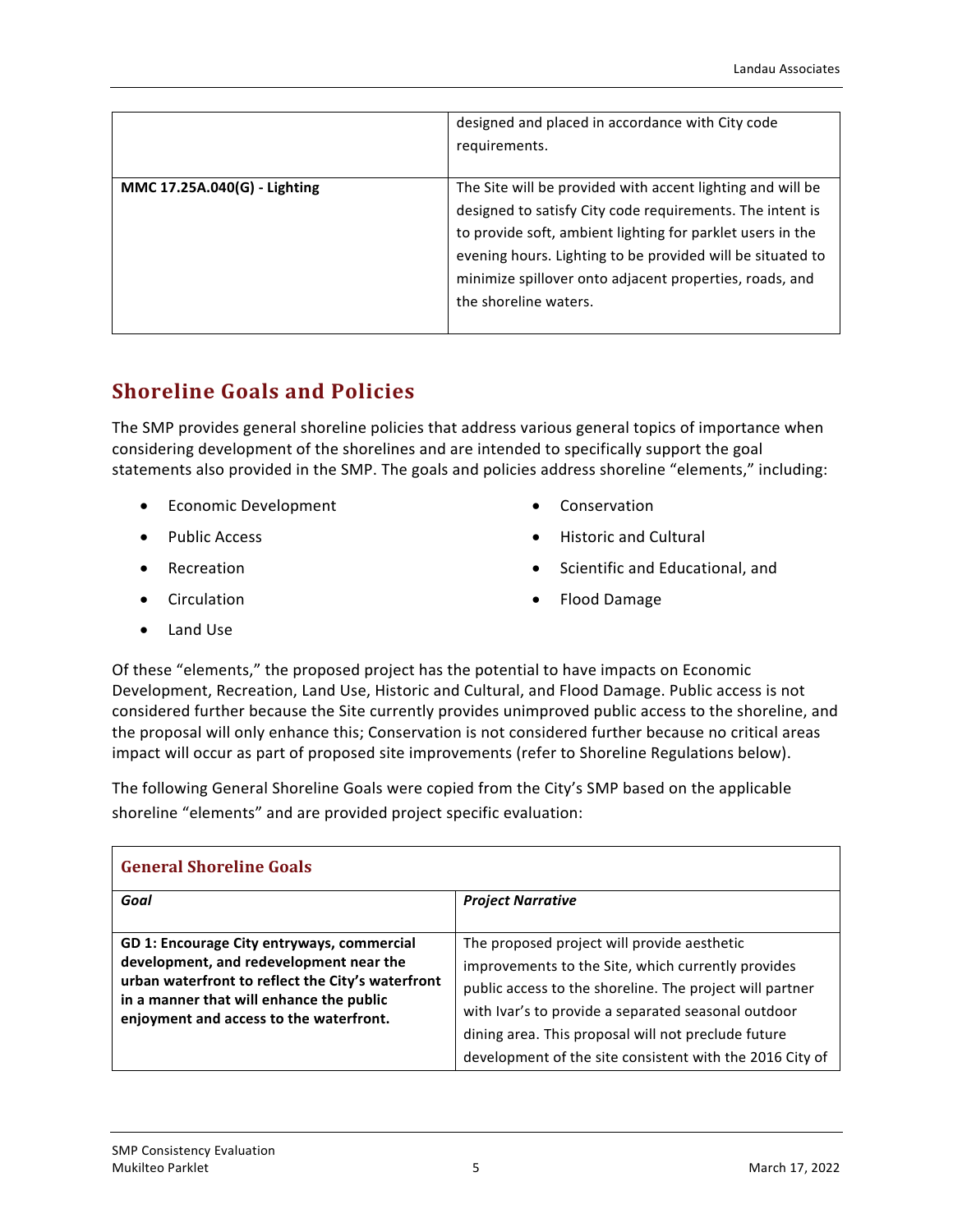|                                                                                                                                                    | Mukilteo Downtown Waterfront Master Plan or other                                                                                                                   |
|----------------------------------------------------------------------------------------------------------------------------------------------------|---------------------------------------------------------------------------------------------------------------------------------------------------------------------|
|                                                                                                                                                    |                                                                                                                                                                     |
|                                                                                                                                                    | subsequent City plans.                                                                                                                                              |
| GD 2: Ensure compatibility of adjacent land uses<br>through the use of buffer, landscaping, and<br>quality building design to mitigate impacts and | The proposed project is compatible with applicable<br>zoning and shoreline use. The project will provide<br>aesthetic improvements, including landscaping, and will |
| enhance the City's unique identity and                                                                                                             | maintain existing interpretive signs that provide context                                                                                                           |
| distinctive entryways.                                                                                                                             | of past and current use of the area.                                                                                                                                |
|                                                                                                                                                    |                                                                                                                                                                     |
| GD 3: Promote economic development and                                                                                                             | The project will partner with Ivar's to provide a                                                                                                                   |
| redevelopment to provide for a tax base that is                                                                                                    | separated seasonal outdoor dining area.                                                                                                                             |
| balanced so the tax burden is shared among                                                                                                         |                                                                                                                                                                     |
| residential, commercial, and industrial                                                                                                            |                                                                                                                                                                     |
| properties.                                                                                                                                        |                                                                                                                                                                     |
|                                                                                                                                                    |                                                                                                                                                                     |
| GD 4: Provide cost-effective and efficient public                                                                                                  | Not applicable; this goal does not include shoreline                                                                                                                |
| infrastructure and services that are sensitive to<br>the environment; and that balance the use of a                                                | "elements" applicable to the proposed project.                                                                                                                      |
| variety of modes of transportation.                                                                                                                |                                                                                                                                                                     |
|                                                                                                                                                    |                                                                                                                                                                     |
| GD 5: Protect and enhance the City's critical                                                                                                      | The proposed project will provide aesthetic                                                                                                                         |
| areas and shoreline management zones to                                                                                                            | improvements to the Site, which is currently an asphalt                                                                                                             |
| support fish and wildlife resources, maintain                                                                                                      | covered lot. The completed project will provide                                                                                                                     |
| water quality and protect visual and aesthetic                                                                                                     | landscaping and amenities that will enhance the visual                                                                                                              |
| qualities.                                                                                                                                         | and aesthetic qualities of the Site and maintain the view                                                                                                           |
|                                                                                                                                                    | to the Puget Sound.                                                                                                                                                 |
|                                                                                                                                                    |                                                                                                                                                                     |
| GD 6: Provide a system of parks, recreational,                                                                                                     | The proposed project will provide aesthetic                                                                                                                         |
| and cultural facilities that incorporates both                                                                                                     | improvements to the Site, which currently provides                                                                                                                  |
| public entities (City, County, State, Port of                                                                                                      | public access to the shoreline and views of Puget Sound                                                                                                             |
| Everett, and schools), and private assets in order                                                                                                 | and mountains. The project will enhance this shoreline                                                                                                              |
| to expand opportunities within the City, views of                                                                                                  | public access space and maintain views of the water,                                                                                                                |
| the water and mountain scenery and public<br>access along the shoreline.                                                                           | mountains, and existing interpretive signs onsite that                                                                                                              |
|                                                                                                                                                    |                                                                                                                                                                     |
|                                                                                                                                                    | provide context of past and current use of the area.                                                                                                                |
| GD7: Be responsive to the beneficial and adverse                                                                                                   |                                                                                                                                                                     |
|                                                                                                                                                    |                                                                                                                                                                     |
| impacts new technology may have on shoreline                                                                                                       | The project provides aesthetic improvements to the                                                                                                                  |
| issues.                                                                                                                                            | Site. Lighting to be provided will be situated to minimize                                                                                                          |
|                                                                                                                                                    | spillover onto adjacent properties, roads, and the<br>shoreline waters.                                                                                             |

The policies of the SMP applicable to the project, limited to those with Economic Development, Recreation, Land Use, and Historic and Cultural elements, include General Shoreline Policies, Public Access and Recreation Policies, Use and Circulation Policies, and Urban Waterfront/Urban Waterfront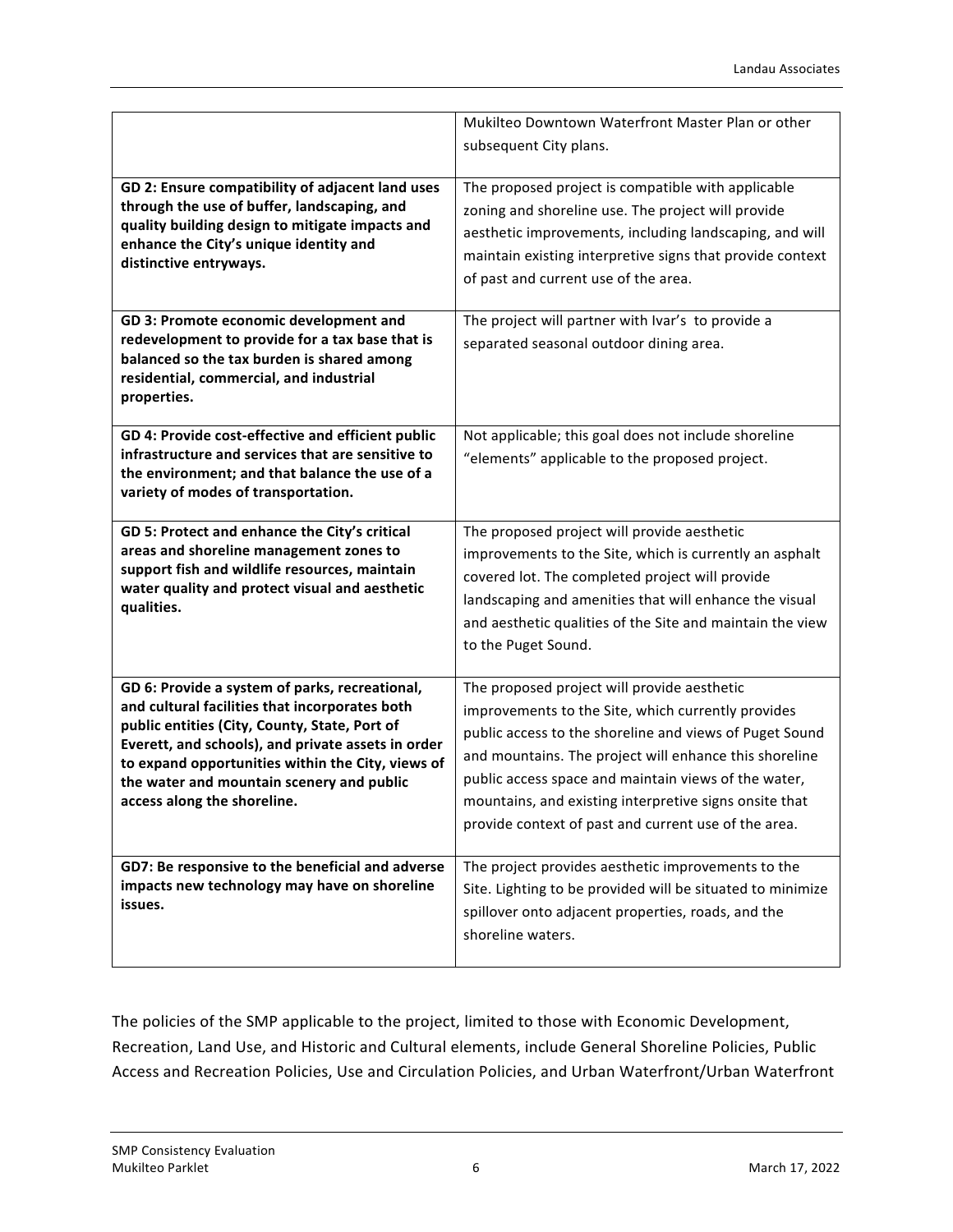Park Shoreline Environments – Priority of Land and Water Uses. While a portion of the site is located in a floodplain, the policies include criteria that do not apply to the proposed site improvements. The following policies were copied from the City's SMP based on the applicable shoreline "elements" and are provided project specific evaluation (policies not applicable to the project are omitted):

| <b>General Shoreline Policies</b>                                                                                                                                                                                                                                                                                   |                                                                                                                                                                                                                                                                                                                                                                                                                                                                   |  |
|---------------------------------------------------------------------------------------------------------------------------------------------------------------------------------------------------------------------------------------------------------------------------------------------------------------------|-------------------------------------------------------------------------------------------------------------------------------------------------------------------------------------------------------------------------------------------------------------------------------------------------------------------------------------------------------------------------------------------------------------------------------------------------------------------|--|
| <b>Policy</b>                                                                                                                                                                                                                                                                                                       | <b>Project Narrative</b>                                                                                                                                                                                                                                                                                                                                                                                                                                          |  |
| SH 1: Work with the Port of Everett, the City of<br>Everett, Snohomish County, BNSF, and other<br>entities, and private landowners to;<br>a) develop direct linkages to the waterfront; and,<br>b) provide recreational opportunities, and<br>restore ecological functions through use of<br>innovative approaches. | The proposed project will provide aesthetic<br>improvements to the Site, which currently provides<br>public access to the shoreline through views and seating<br>opportunities. The project will partner with Ivar's to<br>provide a separated seasonal outdoor dining area. This<br>proposal will not preclude future development of the<br>site consistent with the 2016 City of Mukilteo<br>Downtown Waterfront Master Plan or other subsequent<br>City plans. |  |
| SH 2: Sites or structures having historic, cultural,<br>scientific, or educational value shall be<br>inventoried and preserved by integrating them<br>into redevelopment concepts.                                                                                                                                  | The project will maintain existing interpretive signs that<br>provide context of past and current use of the area.<br>Recognizing the potential for existing buried cultural<br>resources, the proposal has been designed to minimize<br>potential disturbance of these resources.                                                                                                                                                                                |  |
| SH 3: In providing for development of the<br>shorelines, the City shall take into consideration<br>impacts of climate change.                                                                                                                                                                                       | Not applicable. Shoreline "elements" for this policy<br>include Scientific and Educational and Flood Damage.                                                                                                                                                                                                                                                                                                                                                      |  |
| SH 4: City participation in County, regional and<br>State natural hazard mitigation planning shall<br>consider issues specific to the Mukilteo<br>shorelines to ensure that needs unique to the<br>Mukilteo shorelines have been considered.                                                                        | Not applicable. Shoreline "elements" for this policy<br>include Scientific and Educational and Flood Damage.                                                                                                                                                                                                                                                                                                                                                      |  |
| <b>Public Access and Recreation Policies</b>                                                                                                                                                                                                                                                                        |                                                                                                                                                                                                                                                                                                                                                                                                                                                                   |  |
| SH10: Provide a system of public (City, County,<br>State, Port of Everett, and schools) and private<br>parks and recreational facilities to expand<br>opportunities for public access along the<br>shoreline.                                                                                                       | The project enhances existing public access to the<br>shoreline and will provide aesthetic improvements and<br>amenities.                                                                                                                                                                                                                                                                                                                                         |  |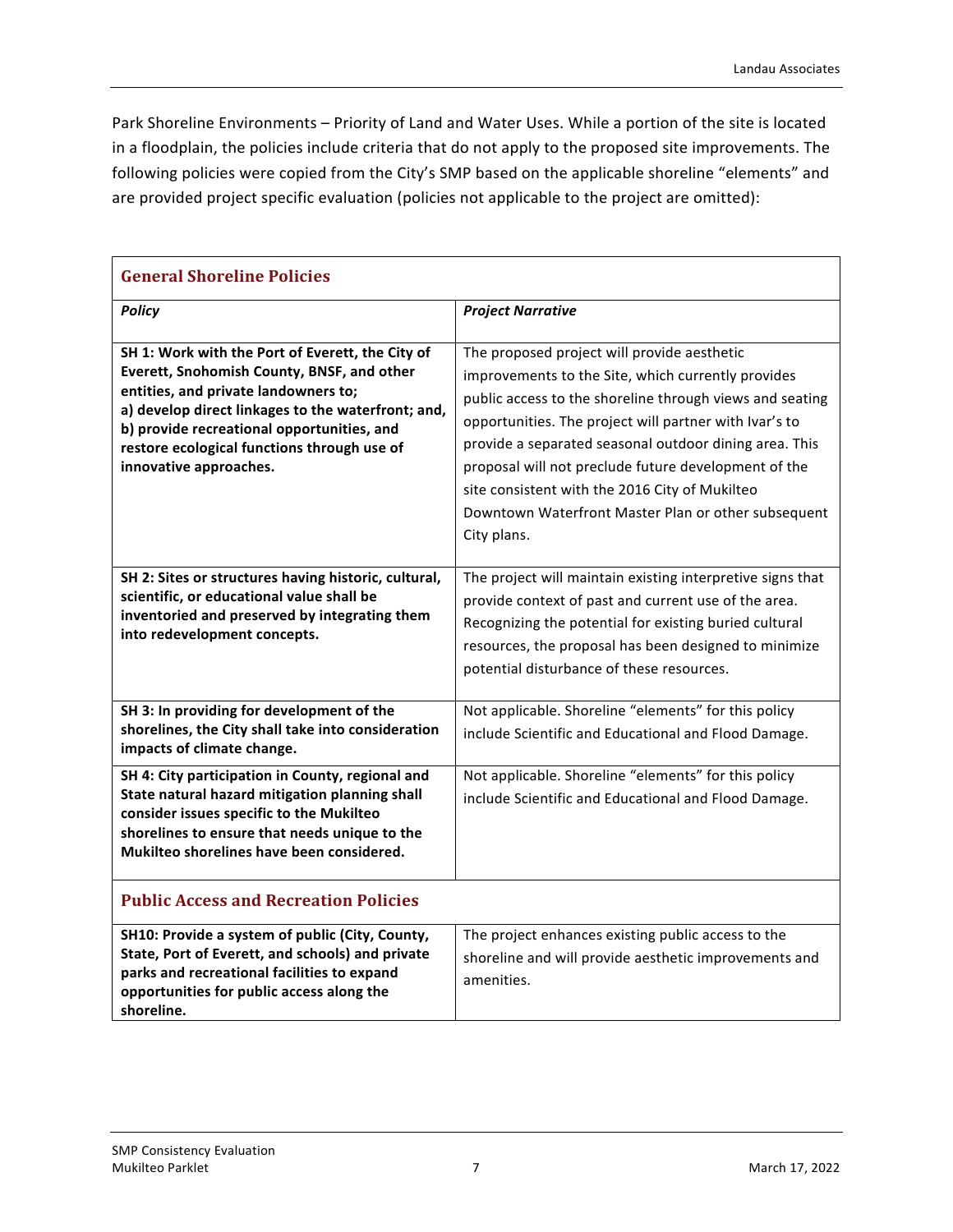| SH11: Shoreline development should provide<br>physical and visual waterfront access where<br>possible. If public access is not feasible for<br>reasons of public safety or site security, require<br>mitigation that will add to the public's<br>enjoyment of the shoreline.<br>SH12: The City should maintain and enhance<br>opportunities for the public to walk and visit<br>tidelands where terrain and shore conditions<br>permit access and where impacts to ecological<br>functions can be avoided. | The project enhances existing public access to the<br>shoreline and will provide aesthetic improvements and<br>amenities.<br>This proposal maintains existing access conditions and<br>will not preclude future development of the site<br>consistent with the 2016 City of Mukilteo Downtown<br>Waterfront Master Plan or other subsequent City plans,<br>which identify potential access to tidelands adjacent to<br>the Site. |
|------------------------------------------------------------------------------------------------------------------------------------------------------------------------------------------------------------------------------------------------------------------------------------------------------------------------------------------------------------------------------------------------------------------------------------------------------------------------------------------------------------|----------------------------------------------------------------------------------------------------------------------------------------------------------------------------------------------------------------------------------------------------------------------------------------------------------------------------------------------------------------------------------------------------------------------------------|
| SH13: Encourage cooperation and joint use<br>between public and private agencies and<br>landowners to increase and diversify shoreline<br>recreation opportunities.                                                                                                                                                                                                                                                                                                                                        | The proposed project will provide aesthetic<br>improvements to the Site, which currently provides<br>public access to the shoreline. The project will partner<br>with Ivar's to provide a separated seasonal outdoor<br>dining area. This proposal will not preclude future<br>development of the site consistent with the 2016 City of<br>Mukilteo Downtown Waterfront Master Plan or other<br>subsequent City plans.           |
| <b>Use and Circulation Policies</b>                                                                                                                                                                                                                                                                                                                                                                                                                                                                        |                                                                                                                                                                                                                                                                                                                                                                                                                                  |
| SH14: Generally limit new development within<br>shoreline jurisdiction to water-dependent,<br>water-related or water-enjoyment uses, public<br>access, ecological restoration activities, or to<br>essential regional public facilities that cannot<br>feasibly be located elsewhere. Shops and<br>services supporting the needs of commuters and<br>visitors are also appropriate.                                                                                                                        | The proposed project will enhance existing public access<br>to the shoreline to improve the public's experience. The<br>seasonal dining area to be leased by Ivar's is associated<br>with the adjacent restaurant and is integrated into<br>water-enjoyment use of the Site.                                                                                                                                                     |
| SH15: With the exception of pedestrian, bicycle,<br>and emergency vehicle access, locate ferry<br>vehicle staging, shared parking spaces, vehicle<br>circulation and parking systems which are not<br>related to shoreline-dependent uses or serving<br>the multimodal station as far from the shoreline<br>as possible.                                                                                                                                                                                   | Due to increase in capacity provided by Ivar's seasonal<br>outdoor dining space, additional offsite parking will be<br>provided. It is estimated that between 4 and 13<br>additional parking spaces may be required. Ivar's<br>anticipates leasing parking from a neighboring property<br>to satisfy City code requirements and will provide a<br>seasonal parking attendant to control use of the leased<br>parking spaces.     |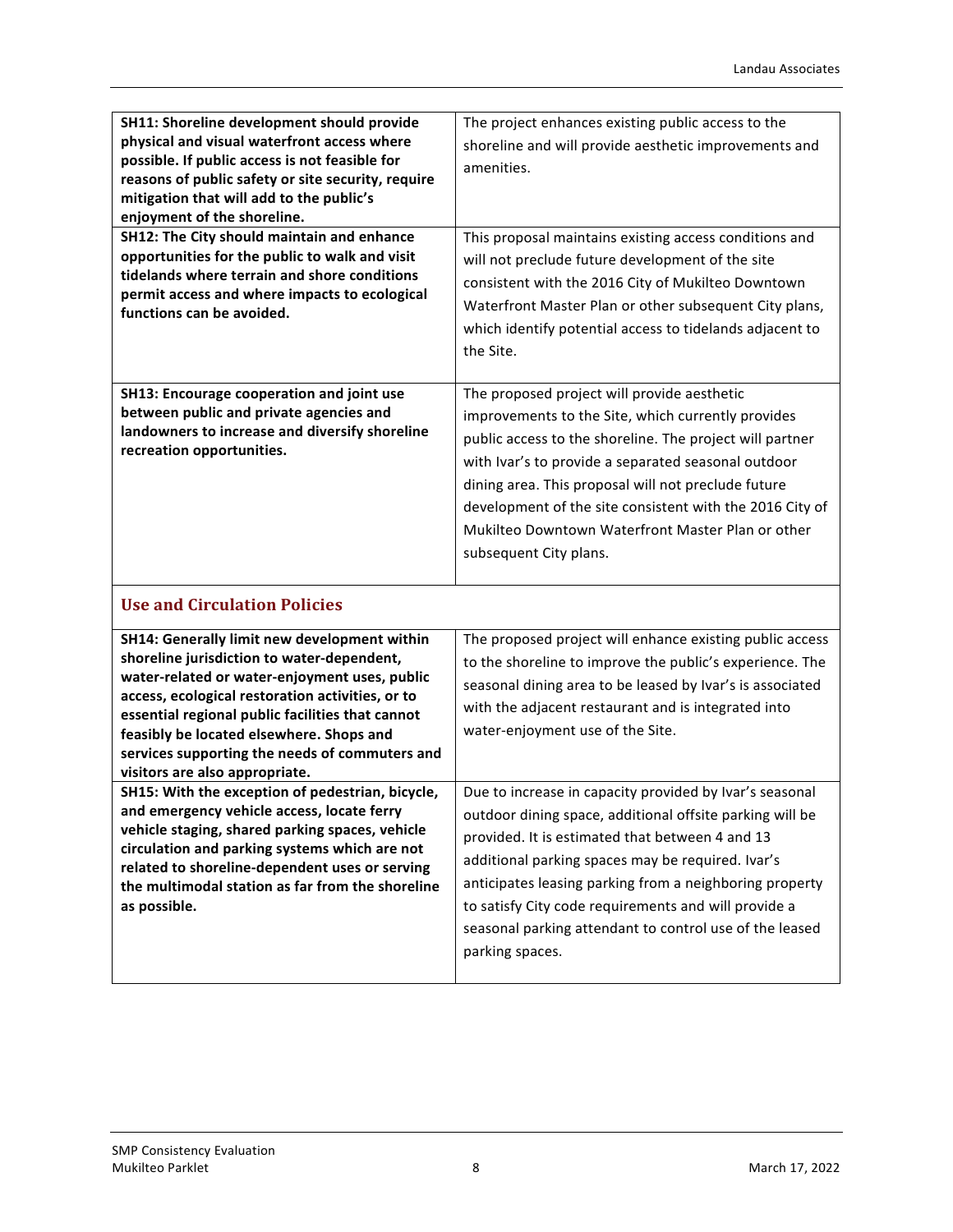| <b>SH16: In the Urban Waterfront environment:</b><br>Public transportation systems shall be<br>integrated through the<br>Multimodal/Intermodal station.<br>Mixed-use development, recreational<br>uses, and the Multimodal/Intermodal<br>station should be used to promote re-<br>development of the waterfront area. | The proposal will have no impact on public<br>transportation systems. The proposed project will<br>provide aesthetic improvements to the Site which<br>currently provides public access to the shoreline. The<br>project will partner with Ivar's to provide a separated<br>seasonal outdoor dining area. This proposal will not<br>preclude future development of the site consistent with<br>the 2016 City of Mukilteo Downtown Waterfront Master<br>Plan or other subsequent City plans. |
|-----------------------------------------------------------------------------------------------------------------------------------------------------------------------------------------------------------------------------------------------------------------------------------------------------------------------|---------------------------------------------------------------------------------------------------------------------------------------------------------------------------------------------------------------------------------------------------------------------------------------------------------------------------------------------------------------------------------------------------------------------------------------------------------------------------------------------|
| SH 17: Shoreline development, including<br>essential public facilities, shall mitigate impacts<br>to ecological functions and the temporary loss of<br>habitat.                                                                                                                                                       | Not applicable, the proposed project will provide<br>relatively modest aesthetic improvements and<br>amenities. The Site is an existing asphalt lot, and the<br>proposed project will provide landscaping in<br>aboveground containers. No change to existing<br>ecological conditions.                                                                                                                                                                                                     |

## **Urban Waterfront/Urban Waterfront Park Shoreline Environments – Priority of Land and Water Use**

| UW1: Priority shall be given to water-dependent<br>uses, including ferry terminals and boat<br>launches, in the Urban Waterfront Environment.<br>Water-related and water-enjoyment uses shall<br>be given second priority. | The proposed project is in support of water-enjoyment<br>use. This proposal will not preclude future development<br>of the site consistent with the 2016 City of Mukilteo<br>Downtown Waterfront Master Plan or other subsequent<br>City plans that may include water-dependent uses. |
|----------------------------------------------------------------------------------------------------------------------------------------------------------------------------------------------------------------------------|---------------------------------------------------------------------------------------------------------------------------------------------------------------------------------------------------------------------------------------------------------------------------------------|
|                                                                                                                                                                                                                            |                                                                                                                                                                                                                                                                                       |
| UW2: Non-water-oriented uses shall not be                                                                                                                                                                                  | Not applicable. The proposed project is in support of                                                                                                                                                                                                                                 |
| allowed except as:                                                                                                                                                                                                         | water-enjoyment use.                                                                                                                                                                                                                                                                  |
| part of mixed-use developments;                                                                                                                                                                                            |                                                                                                                                                                                                                                                                                       |
| in existing developed areas supporting<br>$\bullet$                                                                                                                                                                        |                                                                                                                                                                                                                                                                                       |
| water-dependent uses; or                                                                                                                                                                                                   |                                                                                                                                                                                                                                                                                       |
| in limited situations where there is no<br>$\bullet$                                                                                                                                                                       |                                                                                                                                                                                                                                                                                       |
| direct access to the shoreline.                                                                                                                                                                                            |                                                                                                                                                                                                                                                                                       |
| UW3: Non-water-dependent uses that are                                                                                                                                                                                     | Not applicable.                                                                                                                                                                                                                                                                       |
| auxiliary to, and necessary for,                                                                                                                                                                                           |                                                                                                                                                                                                                                                                                       |
| multimodal/intermodal public transportation                                                                                                                                                                                |                                                                                                                                                                                                                                                                                       |
| shall be allowed, provided no other feasible                                                                                                                                                                               |                                                                                                                                                                                                                                                                                       |
| alternative exists.                                                                                                                                                                                                        |                                                                                                                                                                                                                                                                                       |
| UW4: The creation of a pedestrian-friendly                                                                                                                                                                                 | The proposed parklet will enhance the overall                                                                                                                                                                                                                                         |
| streetscape shall include on-street parking to                                                                                                                                                                             | pedestrian experience on the waterfront. Due to                                                                                                                                                                                                                                       |
| provide a buffer for pedestrian uses on the                                                                                                                                                                                | increase in capacity provided by Ivar's seasonal outdoor                                                                                                                                                                                                                              |
| sidewalks. Thus, on-street parking is considered                                                                                                                                                                           | dining space, additional offsite parking will be provided.                                                                                                                                                                                                                            |
| acceptable in the 200 foot area of the shoreline<br>jurisdiction, even though it is not a water-                                                                                                                           | It is estimated that between 4 and 13 additional parking                                                                                                                                                                                                                              |
| dependent/water-related use.                                                                                                                                                                                               | spaces may be required. Ivar's anticipates leasing                                                                                                                                                                                                                                    |
|                                                                                                                                                                                                                            |                                                                                                                                                                                                                                                                                       |
|                                                                                                                                                                                                                            | parking from a neighboring property to satisfy City code                                                                                                                                                                                                                              |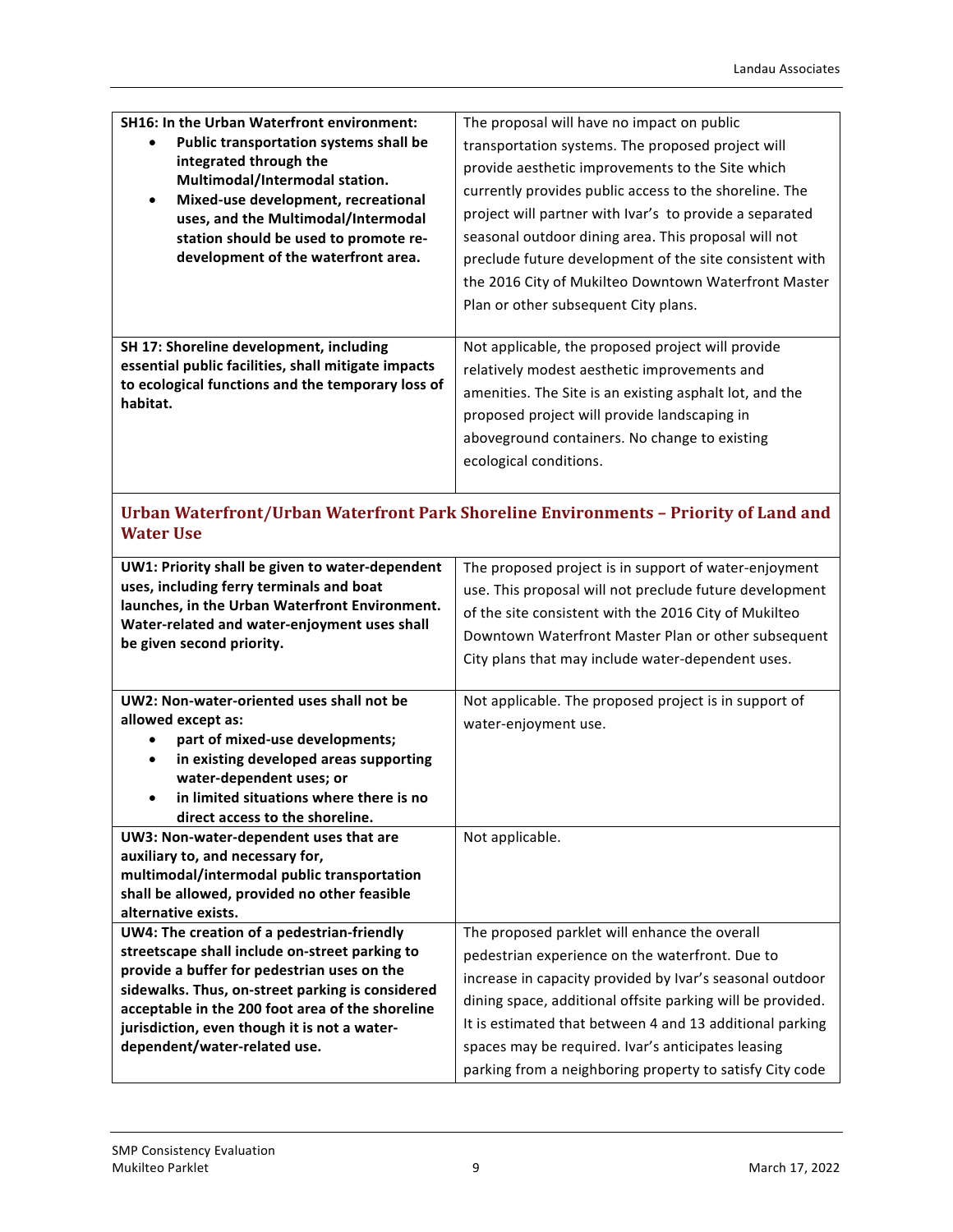| requirements and will provide a seasonal parking       |
|--------------------------------------------------------|
| attendant to control use of the leased parking spaces. |
|                                                        |

# **Shoreline Regulations**

The following regulations and were copied from the City's Shoreline Regulations in MMC Title 17B to provide project specific evaluation of consistency with the applicable regulation. Regulations that do not apply to the project are omitted.

| Development Regulations for Archaeological/Historical (MMC 17D.10.000) |                                                                                                                                                                                                                                                                                                                                                                                                                                                                                                                                                                              |                                                                                                                                                                                                                                                                                                                                                                                                                                                                                                                                                                                                                                                                                                                                                                                                                                                                                                                                                                                                                                                                                                                                                                                                                        |
|------------------------------------------------------------------------|------------------------------------------------------------------------------------------------------------------------------------------------------------------------------------------------------------------------------------------------------------------------------------------------------------------------------------------------------------------------------------------------------------------------------------------------------------------------------------------------------------------------------------------------------------------------------|------------------------------------------------------------------------------------------------------------------------------------------------------------------------------------------------------------------------------------------------------------------------------------------------------------------------------------------------------------------------------------------------------------------------------------------------------------------------------------------------------------------------------------------------------------------------------------------------------------------------------------------------------------------------------------------------------------------------------------------------------------------------------------------------------------------------------------------------------------------------------------------------------------------------------------------------------------------------------------------------------------------------------------------------------------------------------------------------------------------------------------------------------------------------------------------------------------------------|
| <b>Code Element</b>                                                    |                                                                                                                                                                                                                                                                                                                                                                                                                                                                                                                                                                              | <b>Project Evaluation</b>                                                                                                                                                                                                                                                                                                                                                                                                                                                                                                                                                                                                                                                                                                                                                                                                                                                                                                                                                                                                                                                                                                                                                                                              |
| А.                                                                     | If any item of possible archaeological or<br>historical significance is uncovered<br>during excavation or development, all<br>work shall immediately stop, and the<br>city of Mukilteo, State Department of<br>Archeology and Historic Preservation,<br>and potentially the appropriate Native<br>American Tribes shall be immediately<br>notified. The project proponent shall<br>then be required to provide a site<br>inspection and evaluation by a<br>professional archaeologist to ensure<br>that all possible valuable archaeological<br>data are properly recovered. | The proposal has been designed to avoid disturbance of<br>potential buried cultural resources. No potential historic<br>or cultural resources are anticipated to be encountered<br>as part of Site improvements because limited work will<br>occur below existing asphalt. And any excavations will<br>occur within previously disturbed footing of the wall<br>installed by WSDOT on the west side of the Site. The<br>wall footing was backfilled with gravel. To bring<br>electrical service back to the site, previously existing<br>utility routes will be utilized.<br>If required by an agency with jurisdiction, an Inadvertent<br>Discovery Plan (IDP) will be prepared and will be<br>provided to the construction contractor. The IDP would<br>address procedures in case of an unanticipated<br>discovery, notification procedures (including the State<br>Historical Preservation Officer [SHPO] and affected<br>tribes if any archaeological, historic, or culturally<br>significant items are discovered; and the Snohomish<br>County Medical Examiner, if any human remains are<br>found), the authority to temporarily stop construction,<br>and procedures to evaluate and recover intact materials. |
| В.                                                                     | Significant archaeological and historic<br>resources shall be permanently<br>preserved for study, education, and<br>public observation. When the city of<br>Mukilteo determines (in consultation<br>with the State Department of<br><b>Archeology and Historic Preservation</b>                                                                                                                                                                                                                                                                                              | Condition noted. See above description of project being<br>designed to avoid potential buried cultural resources.                                                                                                                                                                                                                                                                                                                                                                                                                                                                                                                                                                                                                                                                                                                                                                                                                                                                                                                                                                                                                                                                                                      |

# **Development Regulations for Archaeological/Historical (MMC 17B.16.050)**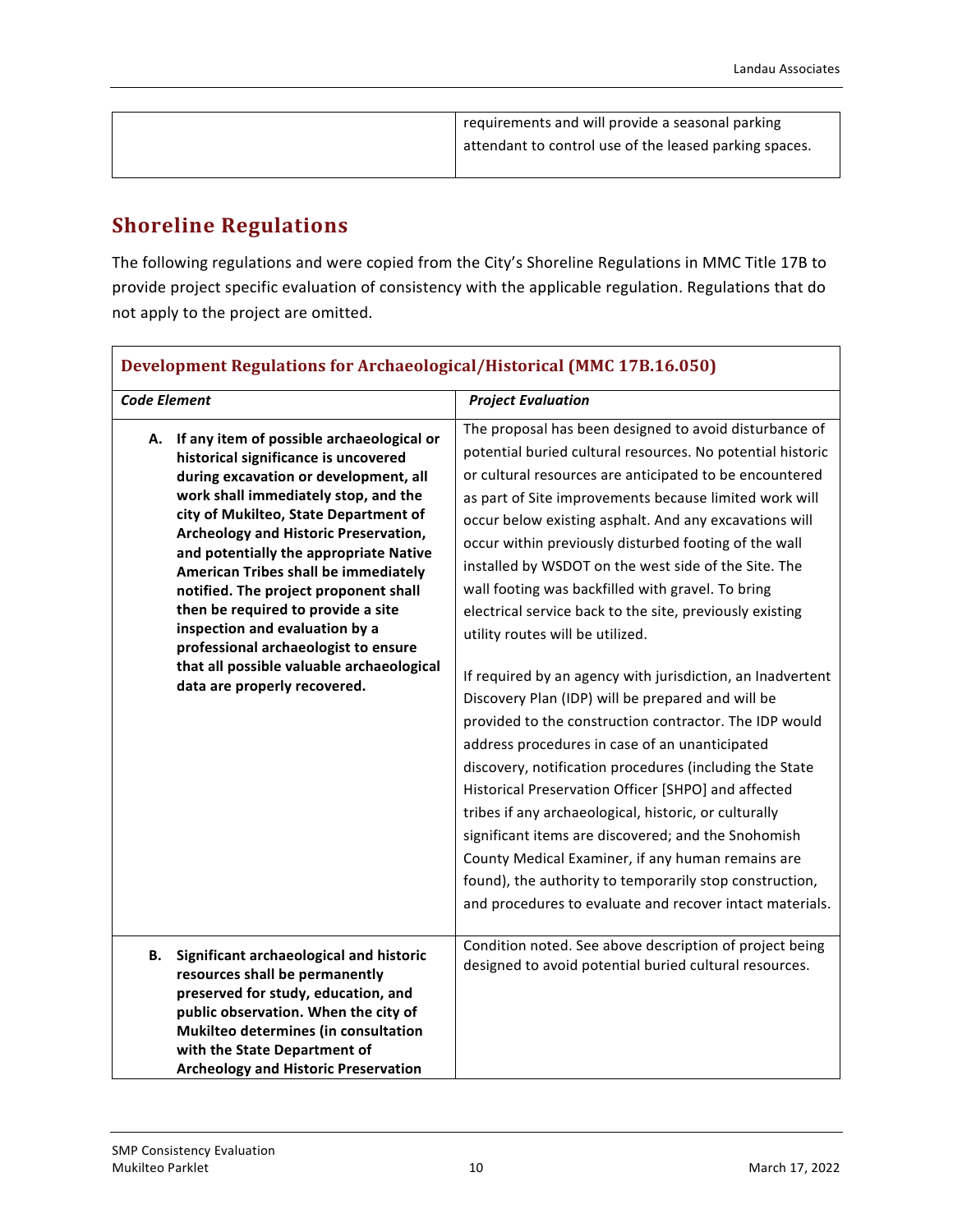| Development Regulations for Archaeological/Historical (MMC 17D.10.050)                                                                                                                                                                                                                                                                                                                                               |                                                                                                                                                                                                                                                                                                |  |
|----------------------------------------------------------------------------------------------------------------------------------------------------------------------------------------------------------------------------------------------------------------------------------------------------------------------------------------------------------------------------------------------------------------------|------------------------------------------------------------------------------------------------------------------------------------------------------------------------------------------------------------------------------------------------------------------------------------------------|--|
| <b>Code Element</b>                                                                                                                                                                                                                                                                                                                                                                                                  | <b>Project Evaluation</b>                                                                                                                                                                                                                                                                      |  |
| and appropriate Tribes) that a site has<br>significant archaeological, cultural,<br>scientific, or historical value, a<br>substantial development permit (which<br>would pose a threat to the site) shall not<br>be issued. The city may require that<br>development be postponed in such<br>areas to allow investigation of or public<br>acquisition and/or retrieval and<br>preservation of significant artifacts. |                                                                                                                                                                                                                                                                                                |  |
| In the event that unforeseen factors<br>C.<br>constituting an emergency necessitate<br>rapid action to retrieve or preserve<br>artifacts or data described above, the<br>project may be exempted from the<br>permit requirement of these<br>regulations. The city shall notify the<br>Department of Ecology, the State<br>Attorney a waiver in a timely manner.                                                      | Condition noted.                                                                                                                                                                                                                                                                               |  |
| D. Archaeological excavations may be<br>permitted subject to the provisions of<br>the SMP policies.                                                                                                                                                                                                                                                                                                                  | Condition noted.                                                                                                                                                                                                                                                                               |  |
| Archaeological sites located both in and<br>Е.<br>outside the shoreline jurisdiction are<br>subject to Chapter 27.44 RCW (Indian<br>Graves and Records) and Chapter 27.53<br><b>RCW (Archaeological Sites and Records)</b><br>and shall comply with Chapter 25-48<br>WAC as well as provisions in this SMP.                                                                                                          | Condition noted.                                                                                                                                                                                                                                                                               |  |
| Access to identified historical or<br>F.<br>archaeological resources shall be<br>designed and managed so as to give<br>maximum protection to the resource<br>and the surrounding environment.                                                                                                                                                                                                                        | The IDP, if required, will include provisions for<br>protection of identified resources.                                                                                                                                                                                                       |  |
| Identified archaeological or historical<br>G.<br>resources shall be considered in park,<br>open space, public access, and site<br>planning, with access to such areas<br>designed and managed so as to give<br>maximum protection to the resource<br>and surrounding environment.                                                                                                                                    | The project will retain existing asphalt covering the Site,<br>which will prevent access to underlying soils containing<br>potential archeological/historical resources.<br>Re-establishment of electrical service to the site may<br>require minor excavation to connect to existing service. |  |

# **Development Regulations for Archaeological/Historical (MMC 17B.16.050)**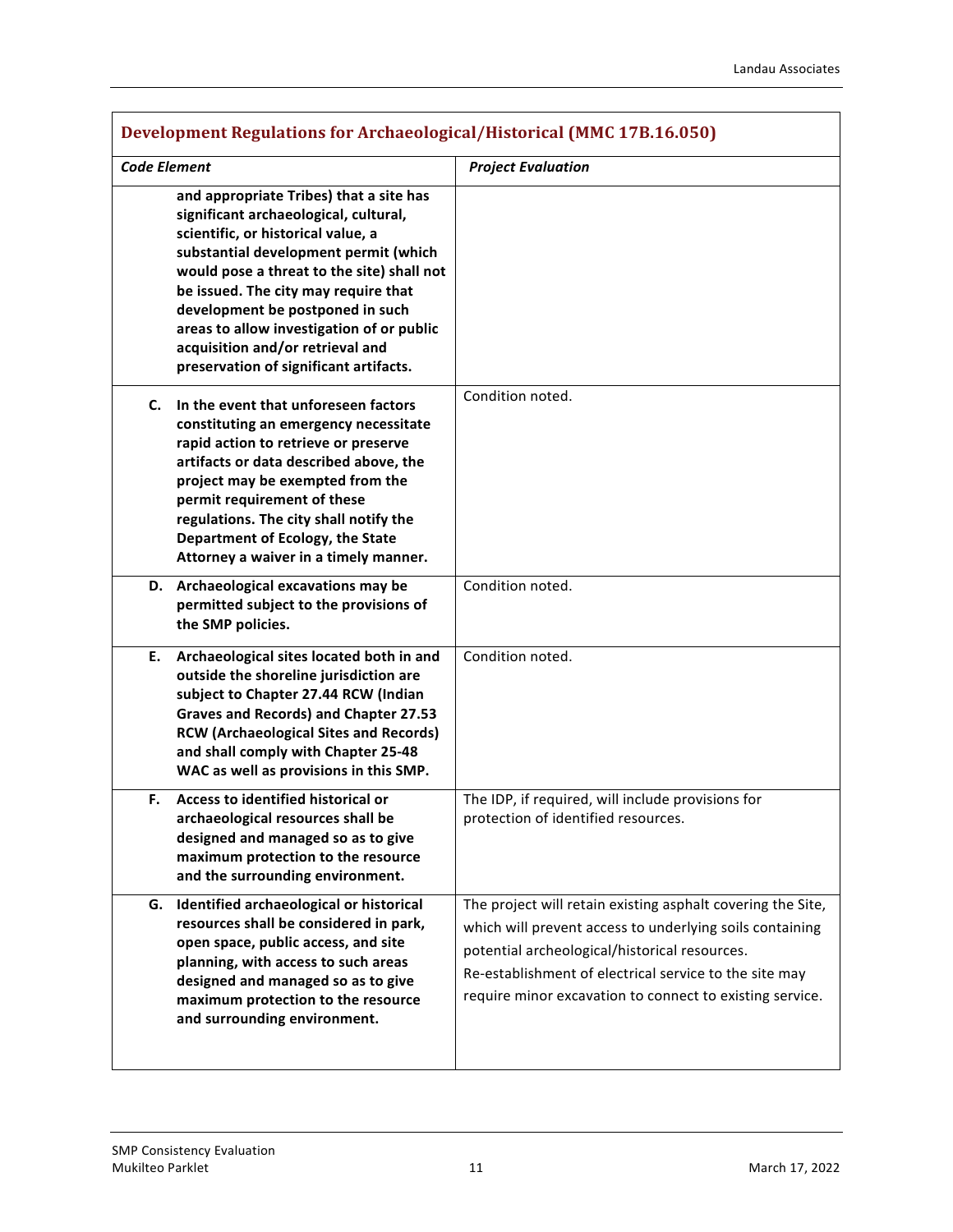## **Development Regulations for Archaeological/Historical (MMC 17B.16.050)**

| <b>Code Element</b>                   | <b>Project Evaluation</b>                           |
|---------------------------------------|-----------------------------------------------------|
| Interpretive signs and displays for   | The project will provide aesthetic improvements,    |
| Н.                                    | including landscaping, and will maintain existing   |
| archaeological or historical features | interpretive signs that provide context of past and |
| shall be provided where appropriate.  | current use of the area (see below):                |

Interpretive signs on the Site that will be integrated with the proposed project.

# **Then**

In 1920, the Port of Everett built Mukilteo's first ferry landing here, running boats to Whidbey There, running boats to Whidbey<br>Island. Later, the Black Ball Line<br>ran the route until 1951 when<br>Washington State Fee Vashington State Ferries (WSF) took over. In December 2020, WSF closed the terminal here and opened the new Mukilteo multimodal ferry terminal onematemoual verry terminal one-<br>third of a mile east where the fuel<br>tanks are in this 1958 photo.

The U.S. Air Force fueling station,<br>shown here, was built in the<br>1950s. It supplied fuel for the 1750s. It supplied ruel for the<br>fighter squadron stationed at<br>Paine Field during the Korean<br>War. Ten fuel tanks lined the site,



PHOTO COURTESY OF THE MUKILTEO HISTORICAL

War. Ien fuel tanks lined the site,<br>which was abandoned after the Cold War. The massive tanks took up 3,200 linear feet of prime waterfront property.<br>A 1,360-foot fueling pier (at top) sat on 3,900 creosote-treated timber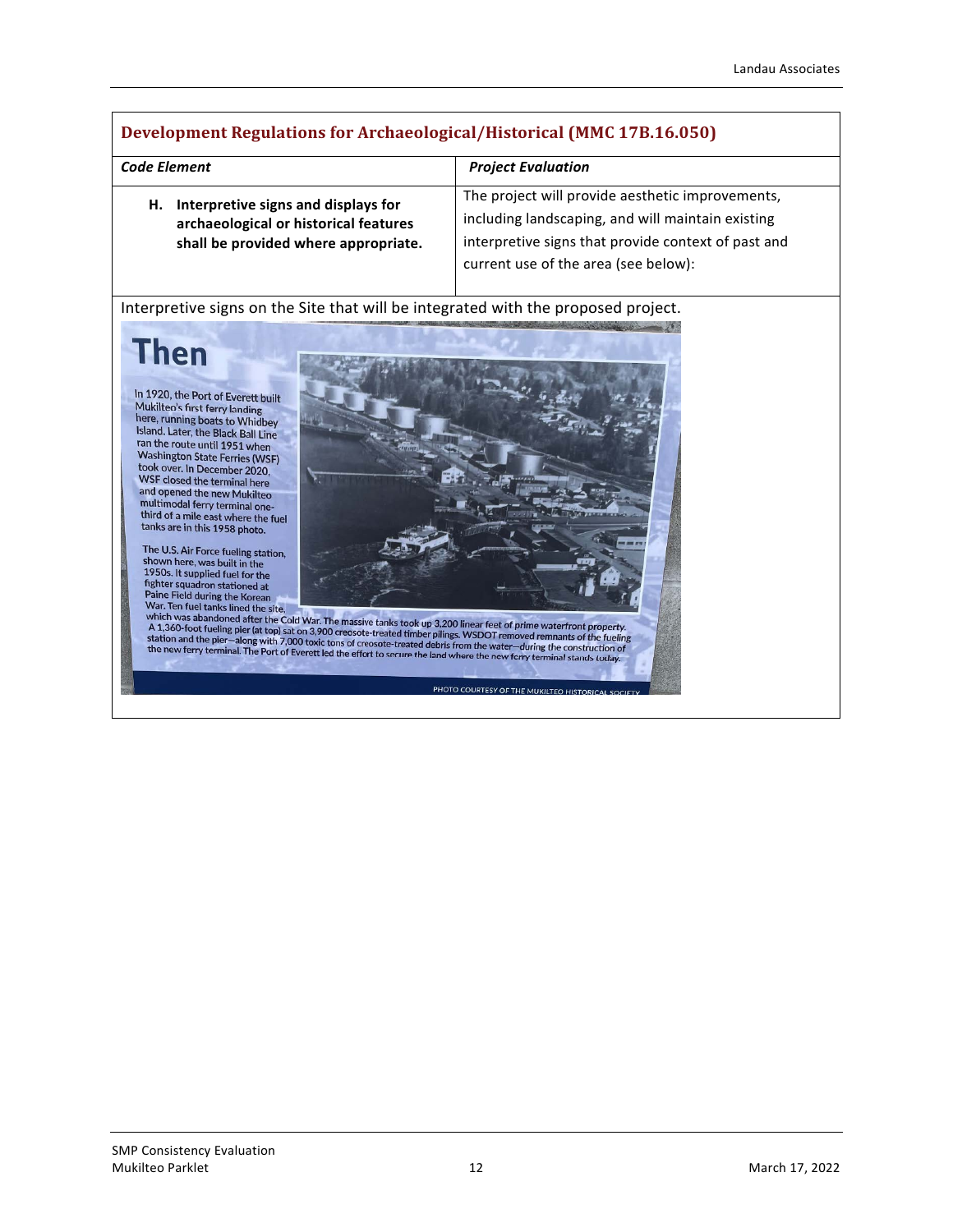

## **Development Regulations for Parking (MMC 17B.16.070)**

| <b>Code Element</b>                                                                                                                                                                                                                                                                                                                                                                                                                                                                          | <b>Project Evaluation</b>                                                                                                                                                                                                    |
|----------------------------------------------------------------------------------------------------------------------------------------------------------------------------------------------------------------------------------------------------------------------------------------------------------------------------------------------------------------------------------------------------------------------------------------------------------------------------------------------|------------------------------------------------------------------------------------------------------------------------------------------------------------------------------------------------------------------------------|
| On-site parking for single-purpose or<br>А.<br>joint use/shared parking lots and<br>garages in commercial, mixed-use, and<br>multi-modal development within the<br>two-hundred-foot shoreline jurisdiction<br>in the urban waterfront environment<br>designation and WMU zones shall not be<br>located within seventy-five feet of the<br><b>OHWM. Off-street parking is limited to</b><br>the parking necessary to support a<br>permitted use unless created as shared<br>or joint parking. | Not applicable, no onsite parking is proposed. Parking<br>relative to the Ivar's outdoor seating will be provided via<br>leased offsite spaces. Nearby on-street parking spaces<br>may be included in that count. See below. |
| Off-site parking for permitted uses<br>В.<br>within the shoreline jurisdiction shall be<br>located outside the shoreline<br>jurisdiction in joint-use or shared                                                                                                                                                                                                                                                                                                                              | Due to increase in capacity provided by Ivar's seasonal<br>outdoor dining space, additional offsite parking will be<br>provided. It is estimated that between 4 and 13                                                       |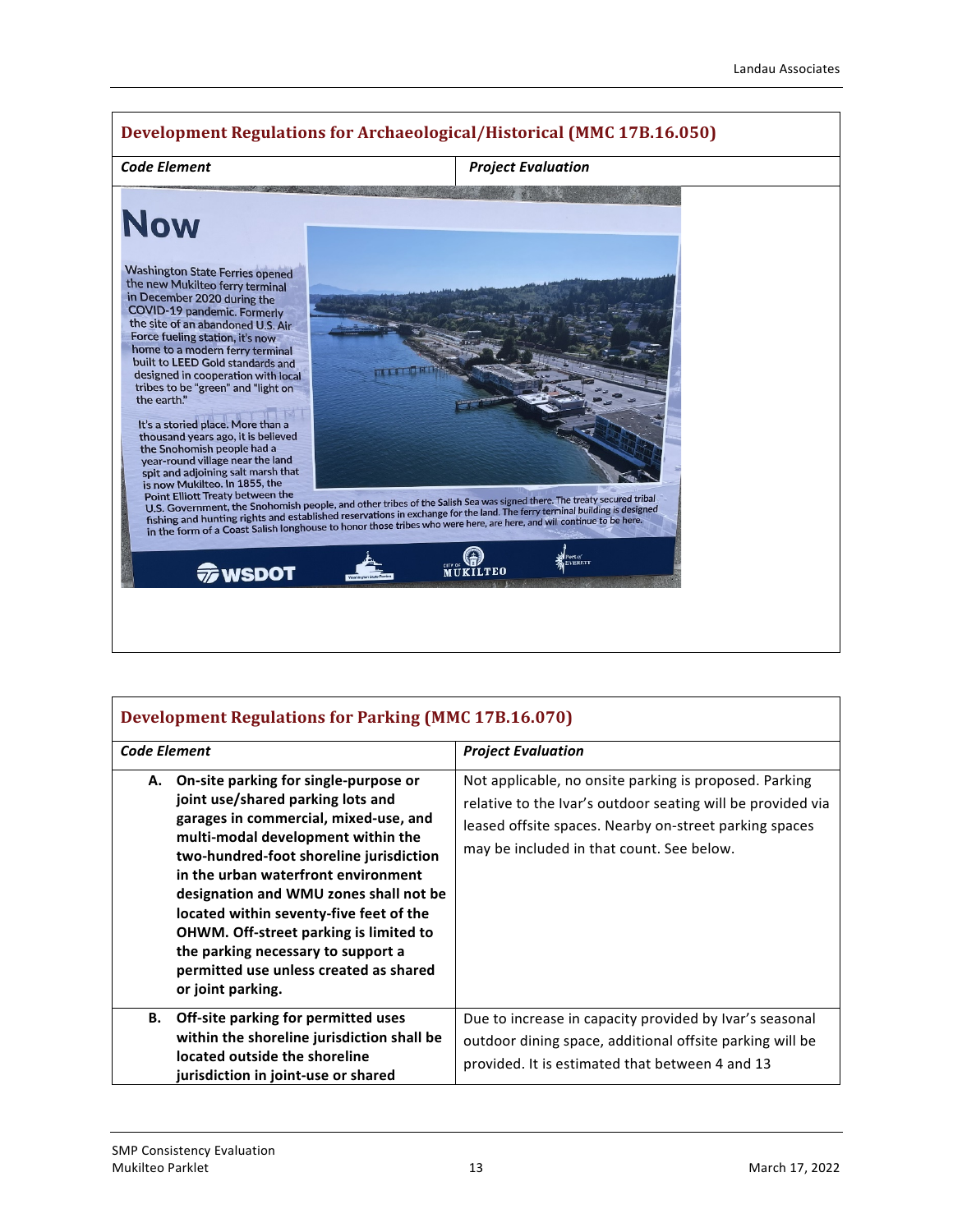| Development Regulations for Parking (MMC 17B.16.070) |                                                                                                                                                                                                                                                                                                                                                                        |                                                                                                                                                                                                                                                    |
|------------------------------------------------------|------------------------------------------------------------------------------------------------------------------------------------------------------------------------------------------------------------------------------------------------------------------------------------------------------------------------------------------------------------------------|----------------------------------------------------------------------------------------------------------------------------------------------------------------------------------------------------------------------------------------------------|
| <b>Code Element</b>                                  |                                                                                                                                                                                                                                                                                                                                                                        | <b>Project Evaluation</b>                                                                                                                                                                                                                          |
|                                                      | parking garages or lots where garages<br>are not feasible. If it is necessary for the<br>project success to have accessory<br>parking within seventy-five feet of the<br>shoreline, all accessory parking will be<br>located on a public street or as part of a<br>shared parking garage.                                                                              | additional parking spaces may be required. Ivar's<br>anticipates leasing parking from a neighboring property<br>to satisfy City code requirements and will provide a<br>seasonal parking attendant to control use of the leased<br>parking spaces. |
| C.                                                   | Parking garages or parking lots shall be<br>located landward of the permitted<br>shoreline use, such that a building or<br>park use separates the shoreline from<br>the parking lot or stalls. Parking under<br>or landward of buildings is preferred<br>over stand-alone parking lots. Parking to<br>the side must be camouflaged by solid<br>walls with landscaping. | Not applicable                                                                                                                                                                                                                                     |
|                                                      | D. Parking lots shall be concealed by using<br>the following at a minimum: (items 1-3<br>omitted)                                                                                                                                                                                                                                                                      | Not applicable                                                                                                                                                                                                                                     |
| Ε.                                                   | Parking over water is prohibited, except<br>as necessary for ferry terminal<br>operations.                                                                                                                                                                                                                                                                             | Not applicable                                                                                                                                                                                                                                     |
| F.                                                   | Shared parking for uses with different<br>hours of operation is strongly<br>encouraged.                                                                                                                                                                                                                                                                                | Refer to B above.                                                                                                                                                                                                                                  |
| G.                                                   | Parking facilities for shoreline uses shall<br>provide ADA compliant pedestrian<br>circulation within the parking area and<br>to the shorelines.                                                                                                                                                                                                                       | Not applicable                                                                                                                                                                                                                                     |
| н.                                                   | Public view parking shall be integrated<br>into parking lots serving the promenade,<br>parks, and open spaces along the<br>shoreline.                                                                                                                                                                                                                                  | Not applicable                                                                                                                                                                                                                                     |
| Ι.                                                   | Parking facilities shall be planned,<br>located, and designed so that each<br>facility will have the least possible<br>adverse effect on unique or fragile<br>shoreline features and existing<br>ecological functions.                                                                                                                                                 | Not applicable. Ivar's anticipates leasing parking from a<br>neighboring property to satisfy City code requirements<br>and will provide a seasonal parking attendant to control<br>use of the leased parking spaces.                               |
| J.                                                   | Lighting shall be shielded from<br>surrounding uses and the water.                                                                                                                                                                                                                                                                                                     | Not applicable                                                                                                                                                                                                                                     |
| К.                                                   | Stormwater runoff shall be directed<br>away from the shoreline and to an                                                                                                                                                                                                                                                                                               | Not applicable                                                                                                                                                                                                                                     |

# **Development Regulations for Parking (MMC 17B.16.070)**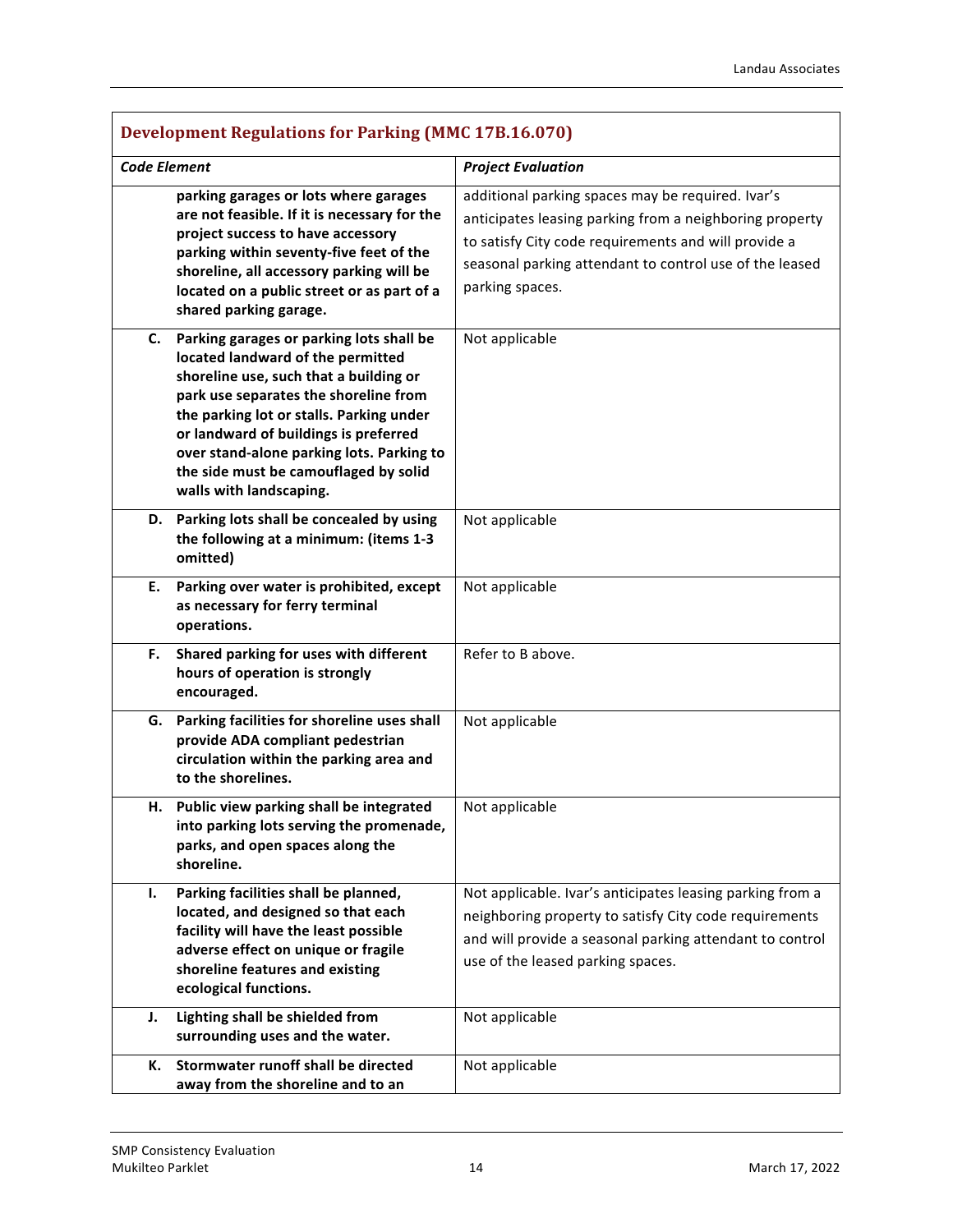| <b>Development Regulations for Parking (MMC 17B.16.070)</b> |                                                                                                                                                                                                              |                           |
|-------------------------------------------------------------|--------------------------------------------------------------------------------------------------------------------------------------------------------------------------------------------------------------|---------------------------|
| <b>Code Element</b>                                         |                                                                                                                                                                                                              | <b>Project Evaluation</b> |
|                                                             | approved and designated stormwater<br>collection facility that has best available<br>technology (BAT) treatment before<br>releasing directly into Puget Sound.                                               |                           |
|                                                             | Parking requirements of<br>Section 17B.25.090 and<br>Chapter 17B.56 shall also apply to all<br>development proposals. If there is a<br>conflict between these sections, the<br>most restrictive shall apply. | Condition noted.          |

| <b>Development Regulations for Commercial and Mixed-Use Development (MMC 17B.090)</b>                                                                                                                                                                                                                                                                                                                              |                                                                                                                                                                                                                                                                                                                                                                                                                                                                                                   |  |
|--------------------------------------------------------------------------------------------------------------------------------------------------------------------------------------------------------------------------------------------------------------------------------------------------------------------------------------------------------------------------------------------------------------------|---------------------------------------------------------------------------------------------------------------------------------------------------------------------------------------------------------------------------------------------------------------------------------------------------------------------------------------------------------------------------------------------------------------------------------------------------------------------------------------------------|--|
| <b>Code Element</b>                                                                                                                                                                                                                                                                                                                                                                                                | <b>Project Evaluation</b>                                                                                                                                                                                                                                                                                                                                                                                                                                                                         |  |
| This section applies to uses that are<br>А.<br>involved in wholesale, retail, service,<br>and business trades, as well as mixed-<br>use, water-dependent, water-related<br>and water-enjoyment facilities. This<br>section does not apply to boat or<br>marina facilities or essential public<br>facilities, both of which are addressed<br>separately in this chapter. Preference<br>of uses shall be as follows: | The proposed project provides water-enjoyment uses by<br>facilitating aesthetic enjoyment of the shoreline. In<br>addition to the parklet area, the seasonal outdoor dining<br>area to be leased by Ivar's is adjacent to the existing<br>restaurant in the shoreline. This proposal will not<br>preclude future development of the site consistent with<br>the 2016 City of Mukilteo Downtown Waterfront Master<br>Plan or other subsequent City plans that may include<br>water-dependent uses. |  |
| Water-Dependent Uses. Use which<br>1.<br>cannot exist in a location that is not<br>adjacent to the water and which is<br>dependent on the water by reason<br>of the intrinsic nature of its<br>operations. Water-dependent uses<br>may be located north of Front<br>Street.                                                                                                                                        |                                                                                                                                                                                                                                                                                                                                                                                                                                                                                                   |  |
| <b>Water-Enjoyment Uses. A</b><br>2.<br>recreational use or other use that<br>facilitates public access to the<br>shoreline as a primary characteristic<br>of the use; or a use that provides for<br>recreational use or aesthetic<br>enjoyment of the shoreline for a<br>substantial number of people as a<br>general characteristic of the use and<br>which through location, design, and                        |                                                                                                                                                                                                                                                                                                                                                                                                                                                                                                   |  |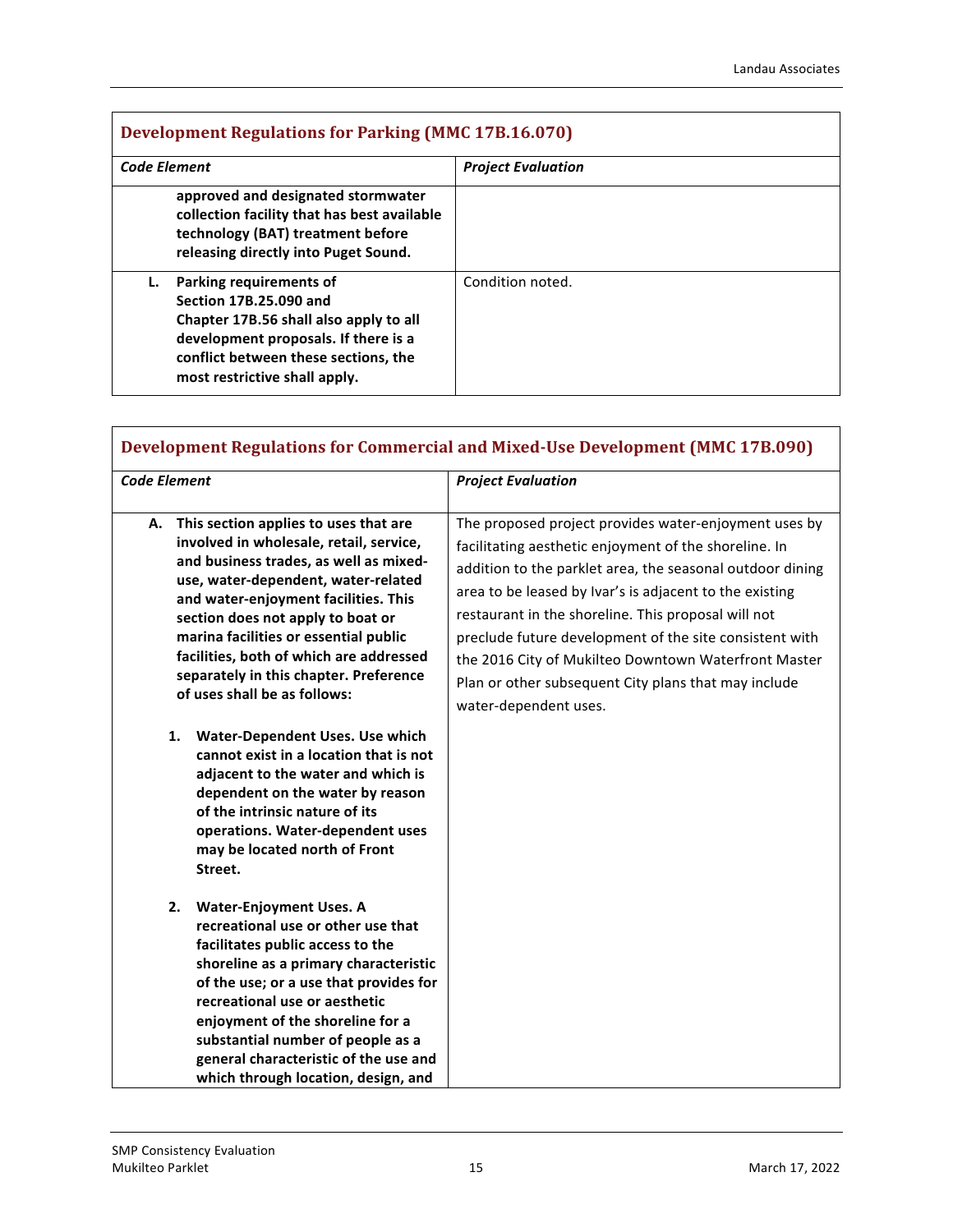| <b>Development Regulations for Commercial and Mixed-Use Development (MMC 17B.090)</b>                                                                                                                                                                                                                                                                                                                                                  |                                                |  |
|----------------------------------------------------------------------------------------------------------------------------------------------------------------------------------------------------------------------------------------------------------------------------------------------------------------------------------------------------------------------------------------------------------------------------------------|------------------------------------------------|--|
| <b>Code Element</b>                                                                                                                                                                                                                                                                                                                                                                                                                    | <b>Project Evaluation</b>                      |  |
| operations ensures the public's<br>ability to enjoy the physical and<br>aesthetic qualities of the shoreline.<br>In order to qualify as a water-<br>enjoyment use, the use must be<br>open to the general public and the<br>shoreline-oriented space within the<br>project must be devoted to the<br>specific aspects of the use that<br>foster shoreline enjoyment. Water-<br>enjoyment uses may be located<br>north of Front Street. |                                                |  |
| Water-Related Uses. A use or<br>3.<br>portion of a use which is not<br>intrinsically dependent on a<br>waterfront location but whose<br>economic viability is dependent<br>upon a waterfront location. Water-<br>related uses must be separated from<br>the shoreline by another land parcel<br>and located south of Front Street.                                                                                                     |                                                |  |
| Non-Water-Dependent Uses. Means<br>4.<br>those uses that are not water-<br>dependent, water-related, or water-<br>enjoyment. Non-water-dependent<br>uses must be separated from the<br>shoreline by another land parcel and<br>located south of Front Street.                                                                                                                                                                          |                                                |  |
| City of Mukilteo design standards for<br>В.<br>mixed-use development related to off-<br>street parking areas (Guideline 2),<br>lighting of pedestrian zones (Guideline<br>3), and pedestrian streetscapes<br>(Guideline 5) as stated in<br>Chapter 17B.25 shall apply, except in<br>those cases where needs for ferry<br>terminal security render these<br>guidelines infeasible.                                                      | Not applicable                                 |  |
| New development or redevelopment of<br>C.<br>non-water-dependent use adjacent to<br>the shoreline shall protect, enhance, or<br>mitigate shoreline ecological functions<br>affected by the project. The<br>Department of Fish and Wildlife shall                                                                                                                                                                                       | Not applicable, refer to Critical Areas below. |  |

Г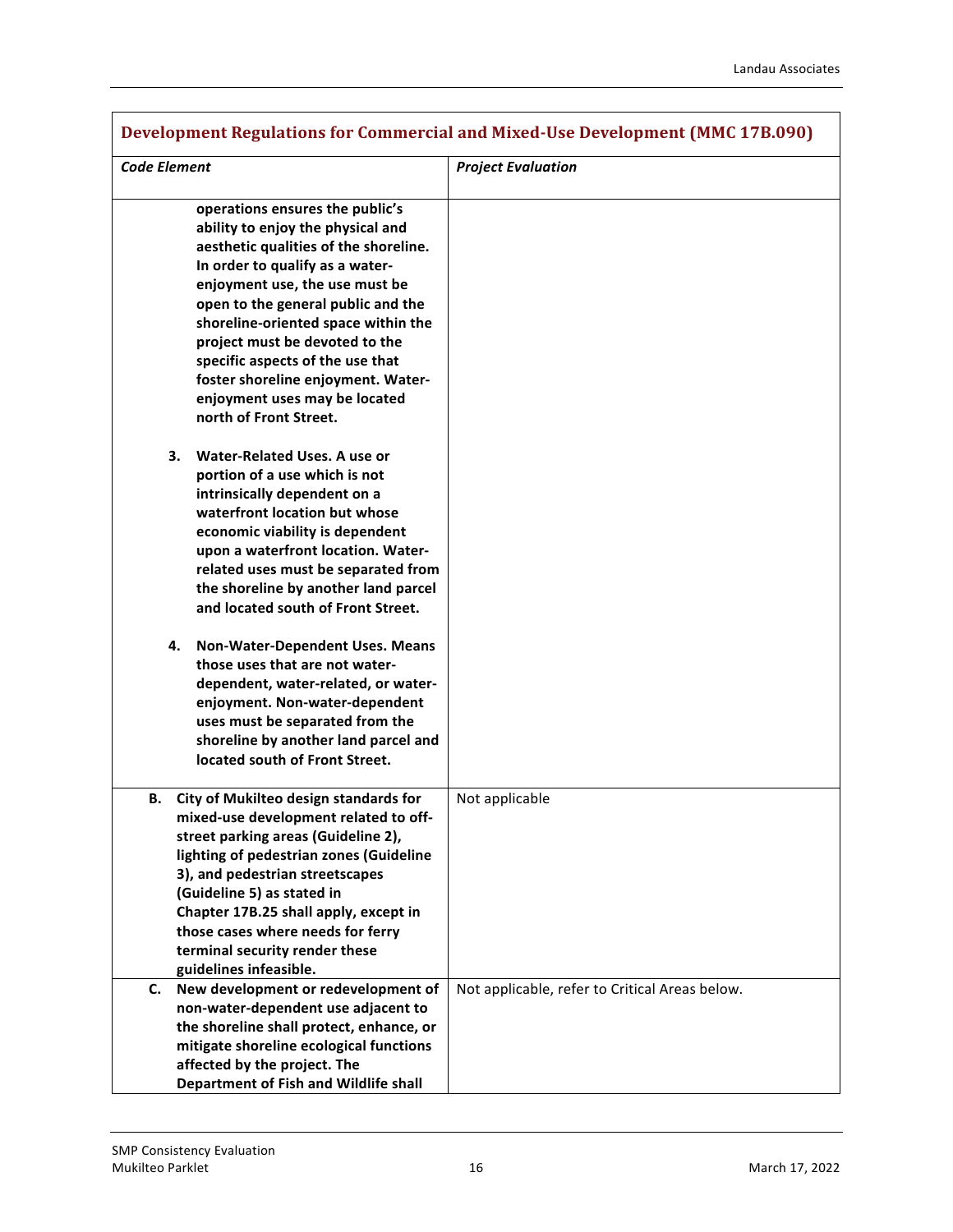| <b>Development Regulations for Commercial and Mixed-Use Development (MMC 17B.090)</b> |                                                                                  |                                                           |
|---------------------------------------------------------------------------------------|----------------------------------------------------------------------------------|-----------------------------------------------------------|
| <b>Code Element</b>                                                                   |                                                                                  | <b>Project Evaluation</b>                                 |
|                                                                                       |                                                                                  |                                                           |
|                                                                                       | be consulted on the appropriate<br>development practices.                        |                                                           |
| D.                                                                                    | New over-water construction shall be                                             | Not applicable, the proposal does not include over-water  |
|                                                                                       | limited to water-dependent uses or                                               | construction.                                             |
|                                                                                       | essential public facilities.                                                     |                                                           |
| Е.                                                                                    | Waterward of OHWM, water-related                                                 | Not applicable, the proposal is outside of the OHWM.      |
|                                                                                       | and water-enjoyment uses may occupy                                              |                                                           |
|                                                                                       | an existing structure, provided they are                                         |                                                           |
|                                                                                       | auxiliary to and in support of water-                                            |                                                           |
|                                                                                       | dependent uses and provided the size                                             |                                                           |
|                                                                                       | of the over-water construction is not                                            |                                                           |
|                                                                                       | expanded for non-water-dependent                                                 |                                                           |
|                                                                                       | uses. Non-water-oriented uses may                                                |                                                           |
|                                                                                       | occupy an existing structure; provided,                                          |                                                           |
|                                                                                       | that (criteria 1-5 omitted)                                                      |                                                           |
| F.                                                                                    | In areas designated for commercial                                               | The proposed project provides water-enjoyment uses        |
|                                                                                       | use, non-water-oriented commercial                                               | associated with the parklet and Ivar's. The seasonal      |
|                                                                                       | development may be allowed if the site                                           | outdoor dining area to be leased by Ivar's is adjacent to |
|                                                                                       | is physically separated from the                                                 | the existing restaurant in the shoreline and does not     |
|                                                                                       | shoreline by another property or public                                          | extend onto the existing pier that extends over Puget     |
|                                                                                       | right-of-way. Non-water-dependent                                                |                                                           |
|                                                                                       | commercial uses shall not be allowed<br>over water except in existing structures | Sound.                                                    |
|                                                                                       | or in the limited instances where they                                           |                                                           |
|                                                                                       | are auxiliary to and necessary in                                                |                                                           |
|                                                                                       | support of water-dependent uses.                                                 |                                                           |
| G.                                                                                    | Any over-water development shall                                                 | Not applicable                                            |
|                                                                                       | meet all requirements established by                                             |                                                           |
|                                                                                       | the Department of Ecology,                                                       |                                                           |
|                                                                                       | <b>Washington State Department of Fish</b>                                       |                                                           |
|                                                                                       | and Wildlife (WDFW) and U.S. Army                                                |                                                           |
|                                                                                       | <b>Corps of Engineers (Corps). These</b>                                         |                                                           |
|                                                                                       | requirements may include preparation                                             |                                                           |
|                                                                                       | and review of a biological assessment                                            |                                                           |
|                                                                                       | and/or habitat management plan.                                                  |                                                           |
| Н.                                                                                    | Commercial uses located within the                                               | Not applicable. The Site does not currently provide beach |
|                                                                                       | shoreline jurisdiction and adjacent to                                           | access.                                                   |
|                                                                                       | the shoreline shall not be located so as                                         |                                                           |
|                                                                                       | to obstruct or impede pedestrian beach                                           |                                                           |
|                                                                                       | access at low tide waters, as                                                    |                                                           |
|                                                                                       | established by the mean low tide mark.                                           |                                                           |
| ı.                                                                                    | All commercial buildings adjacent to<br>the shoreline or pedestrian promenade    | Not applicable. Ivar's will maintain its existing service |
|                                                                                       | shall have their loading and service                                             | areas.                                                    |
|                                                                                       | areas located on the upland side (i.e.,                                          |                                                           |
|                                                                                       | off the public street), except when no                                           |                                                           |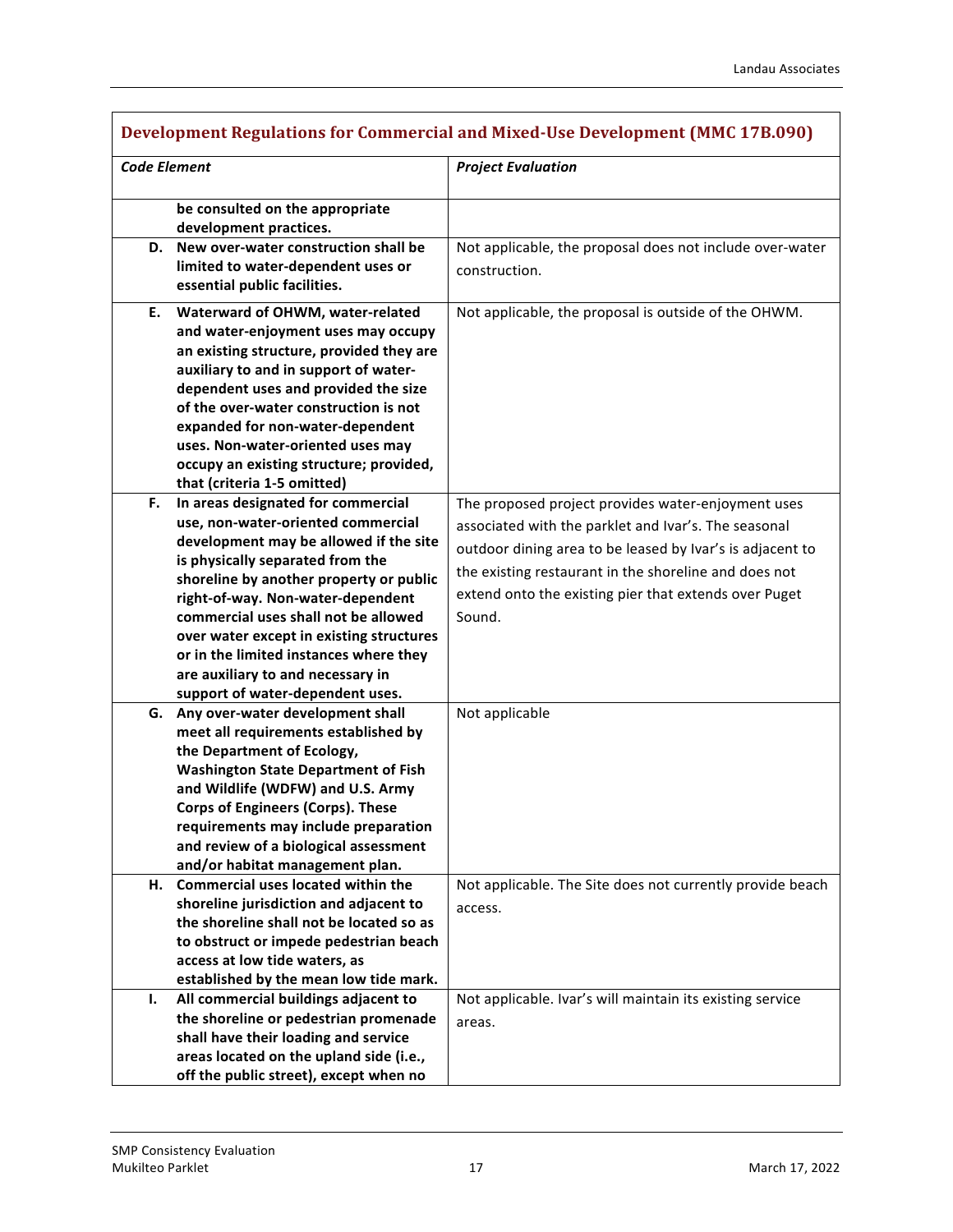$\overline{\phantom{a}}$ 

| Development Regulations for Commercial and Mixed-Use Development (MMC 17B.090)                                                                                                                                                                                                                                                                                                                                                                                                                                                                                                                                                                                                                                                                                                                                                                                                                                                                                                                                                                                                                                                                                                                                                                                                                                                                                                                                                                                                                                                                                                                                                                                                 |                                                                                                                                                                                                                                                                                                                                                                                                                                                                                                                                                                                                                                         |  |  |
|--------------------------------------------------------------------------------------------------------------------------------------------------------------------------------------------------------------------------------------------------------------------------------------------------------------------------------------------------------------------------------------------------------------------------------------------------------------------------------------------------------------------------------------------------------------------------------------------------------------------------------------------------------------------------------------------------------------------------------------------------------------------------------------------------------------------------------------------------------------------------------------------------------------------------------------------------------------------------------------------------------------------------------------------------------------------------------------------------------------------------------------------------------------------------------------------------------------------------------------------------------------------------------------------------------------------------------------------------------------------------------------------------------------------------------------------------------------------------------------------------------------------------------------------------------------------------------------------------------------------------------------------------------------------------------|-----------------------------------------------------------------------------------------------------------------------------------------------------------------------------------------------------------------------------------------------------------------------------------------------------------------------------------------------------------------------------------------------------------------------------------------------------------------------------------------------------------------------------------------------------------------------------------------------------------------------------------------|--|--|
| <b>Code Element</b>                                                                                                                                                                                                                                                                                                                                                                                                                                                                                                                                                                                                                                                                                                                                                                                                                                                                                                                                                                                                                                                                                                                                                                                                                                                                                                                                                                                                                                                                                                                                                                                                                                                            | <b>Project Evaluation</b>                                                                                                                                                                                                                                                                                                                                                                                                                                                                                                                                                                                                               |  |  |
| other feasible location is available and<br>where adequate provisions have been<br>made to screen the loading and service<br>area from the shoreline. Best<br>management practices and procedures<br>(BMPs) shall be employed for the safe<br>handling of fuels and toxic or<br>hazardous materials. BMPs shall also<br>be employed for all services and<br>activities performed to minimize<br>impacts to water quality. All actions<br>necessary to ensure that contaminants<br>do not enter the water or storm<br>drainage system shall be taken.<br><b>Pedestrian Promenade. All</b><br>J.<br>development within the two-hundred-<br>foot shoreline jurisdiction shall provide<br>pedestrian accessibility along the<br>waterfront. The intent of the<br>waterfront promenade is to have a<br>walkway/boardwalk and beach access<br>from Lighthouse Park to the east side<br>of the tank farm/Everett city limits.<br>All new development shall be set<br>1.<br>back twenty feet from the riprap or<br>from a newly established beach and<br>shall incorporate fifteen feet of<br>pedestrian amenities with a five-foot<br>landward setback from the<br>pedestrian amenities that conform to<br>the waterfront promenade standards<br>and provide beach access where<br>feasible.<br>2.<br>Public access to the beach or access<br>to the promenade is required of<br>commercial and mixed-use<br>developments within the shoreline<br>jurisdiction. Access points need to be<br>a minimum of twenty-five feet wide<br>and shall be provided at least every<br>two hundred feet.<br><b>Visual access to Puget Sound is also</b><br>3.<br>required of commercial and mixed- | The proposal will improve/enhance existing public access<br>to the shoreline. Visual access to the shoreline from<br>nearby public and residential uses, which includes<br>residents on 2 <sup>nd</sup> Street and 3 <sup>rd</sup> Street and the Rosehill<br>Community Center, will not be obscured (refer to Site<br>Plans). The proposal does not include new sidewalk or<br>sidewalk improvements. This proposal will not preclude<br>future development of the site consistent with the 2016<br>City of Mukilteo Downtown Waterfront Master Plan or<br>other subsequent City plans that may include public<br>access to the beach. |  |  |
| used developments. Building breaks                                                                                                                                                                                                                                                                                                                                                                                                                                                                                                                                                                                                                                                                                                                                                                                                                                                                                                                                                                                                                                                                                                                                                                                                                                                                                                                                                                                                                                                                                                                                                                                                                                             |                                                                                                                                                                                                                                                                                                                                                                                                                                                                                                                                                                                                                                         |  |  |

# **Development Regulations for Commercial and Mixed-Use Development (MMC 17B.090)**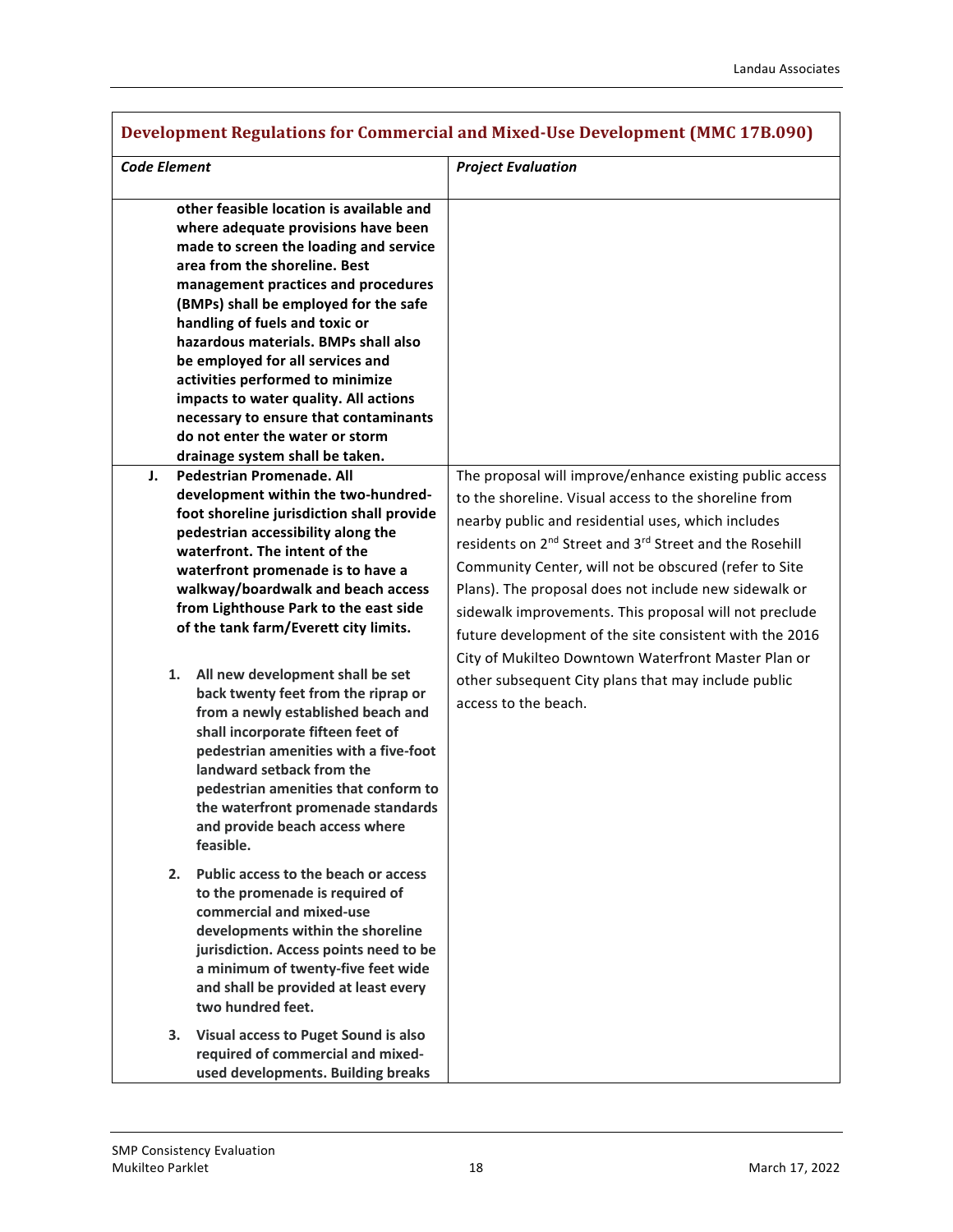$\overline{\phantom{a}}$ 

| Development Regulations for Commercial and Mixed-Use Development (MMC 17B.090)                                                                                                                                                                                                                                                                                                                                                                                     |                                                                   |  |
|--------------------------------------------------------------------------------------------------------------------------------------------------------------------------------------------------------------------------------------------------------------------------------------------------------------------------------------------------------------------------------------------------------------------------------------------------------------------|-------------------------------------------------------------------|--|
| <b>Code Element</b>                                                                                                                                                                                                                                                                                                                                                                                                                                                | <b>Project Evaluation</b>                                         |  |
| or portals may be used to provide<br>visual access to the sound. Visual<br>access shall be at least twenty-five<br>feet wide and shall be provided at<br>least every two hundred feet at<br>street level. Portals can act as both<br>visual access to the sound and public<br>access to the shoreline.<br>Sidewalks along Front Street shall be<br>4.<br>a minimum of eight feet. All other<br>sidewalks in the shoreline area shall<br>be no less than five feet. |                                                                   |  |
| K. Visual access to Puget Sound is also<br>required of all developments south of<br>Front Street. Building breaks or portals<br>may be used to provide visual access to<br>the sound. Visual access shall be at<br>least twenty-five feet wide and shall be<br>provided at least every two hundred<br>feet at street level. Portals can act as<br>both visual access to the sound and<br>public access to the shoreline.                                           | Not applicable. The proposal is located north of Front<br>Street. |  |

| <b>Code Element</b> |                                                                                                                                                                  | <b>Project Evaluation</b>                                                                                                                                                                                                                                                                            |
|---------------------|------------------------------------------------------------------------------------------------------------------------------------------------------------------|------------------------------------------------------------------------------------------------------------------------------------------------------------------------------------------------------------------------------------------------------------------------------------------------------|
| А.                  | <b>Public Access and Recreation. Public</b><br>access shall be required of all<br>commercial, mixed-use, multifamily<br>and public facility developments when    | Existing public access will be enhanced as part of the<br>proposal, and project evaluation is limited to those<br>regulations specific to "recreation" (i.e., criteria 5, 6, 7,                                                                                                                      |
|                     | located within the shoreline<br>jurisdiction. Public access for<br>residential development is included in<br>the land subdivision subsection of this<br>chapter. | and 8). The Site will include signs identifying public use<br>and will be accessible to non-motorized users. Visual<br>access to the shoreline will not be obstructed by the<br>proposal, and no impacts to the nearshore environment<br>will occur as part of the proposal. The Port will work with |
|                     | 1.<br>Public access shall be provided at all<br>street ends.                                                                                                     | the City on branding of the parklet and resulting signage.                                                                                                                                                                                                                                           |
|                     | 2.<br>All new development shall be set<br>back twenty feet from the riprap or<br>from a newly established beach.                                                 |                                                                                                                                                                                                                                                                                                      |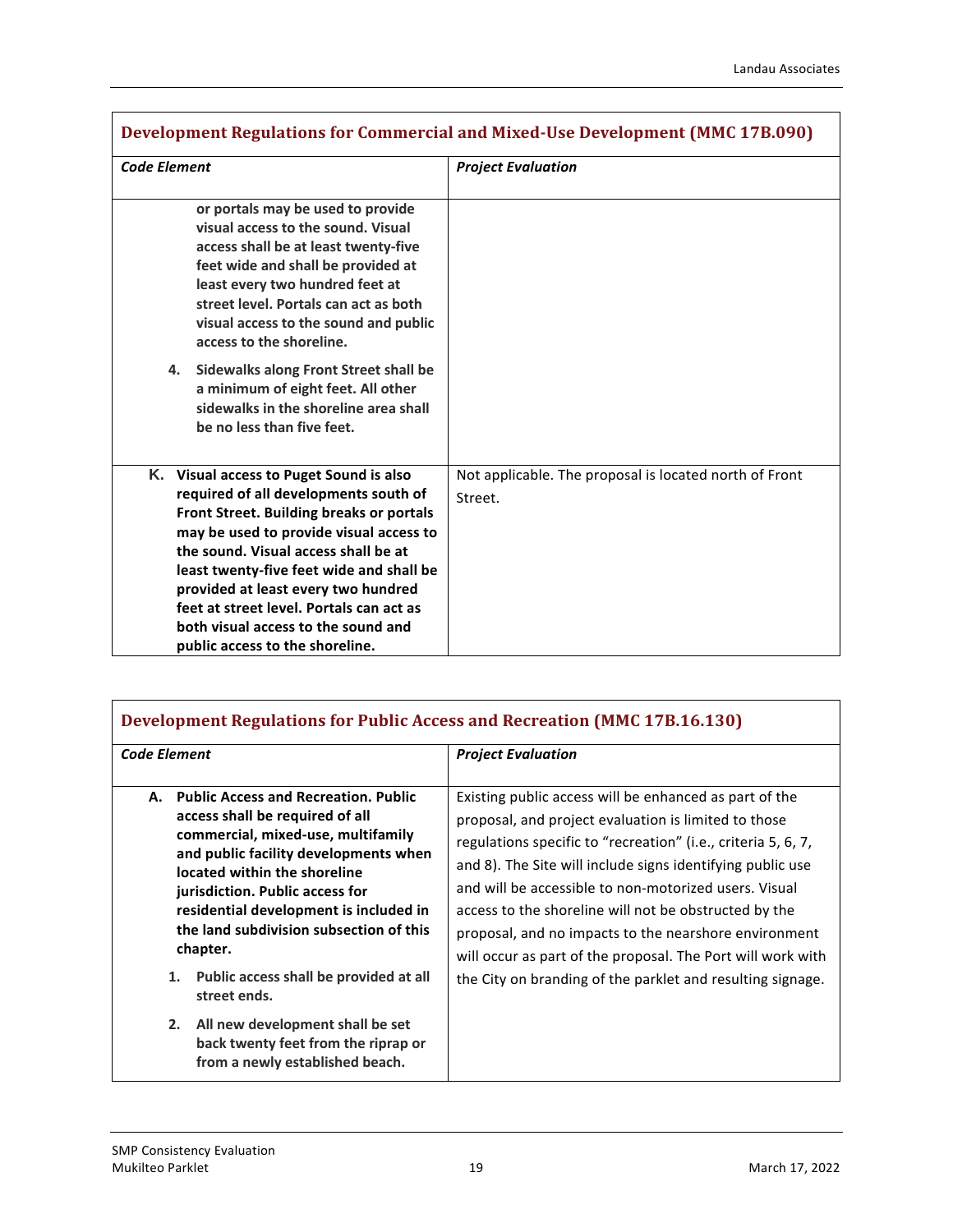| Development Regulations for Public Access and Recreation (MMC 17B.16.130) |                                                                                                                                                                                                                                                                                                                                                                             |                           |
|---------------------------------------------------------------------------|-----------------------------------------------------------------------------------------------------------------------------------------------------------------------------------------------------------------------------------------------------------------------------------------------------------------------------------------------------------------------------|---------------------------|
| <b>Code Element</b>                                                       |                                                                                                                                                                                                                                                                                                                                                                             | <b>Project Evaluation</b> |
| 3.                                                                        | Public access shall include access to<br>the promenade and/or the beach.<br>Access points need to be a minimum<br>of twenty-five feet wide and shall be<br>provided at least every two hundred<br>feet.                                                                                                                                                                     |                           |
| 4.                                                                        | These public access points shall be<br>either established in a permanent<br>public access easement or dedicated<br>to the city of Mukilteo. If dedicated<br>to the city, no part of the structure or<br>development shall be deemed<br>nonconforming due to setbacks.                                                                                                       |                           |
| 5.                                                                        | Signs indicating the public's right to<br>access shoreline areas shall be<br>installed and maintained in<br>conspicuous locations at recreational<br>facility points of access.                                                                                                                                                                                             |                           |
| 6.                                                                        | Developments shall include provision<br>for nonmotorized access to the<br>shoreline. Motorized vehicular access<br>to the shoreline/nearshore shall be<br>prohibited except at boat launches<br>and for launch maintenance<br>activities.                                                                                                                                   |                           |
| 7.                                                                        | Visual access to Puget Sound is also<br>required. Building breaks or portals<br>may be used to provide visual access<br>to the sound. Visual access shall be at<br>least twenty-five feet wide and shall<br>be provided at least every two<br>hundred feet at street level. Portals<br>can act as both visual access to the<br>sound and public access to the<br>shoreline. |                           |
| 8.                                                                        | Recreational use(s) (other than those<br>at the Mukilteo Lighthouse Park) that<br>are thought to have an impact on the<br>nearshore marine environment shall<br>require a biological assessment<br>reviewed by WDFW to determine<br>whether the proposed development<br>will create a significant                                                                           |                           |

#### **Development Regulations for Public Access and Recreation (MMC 17B.16.130)**

Г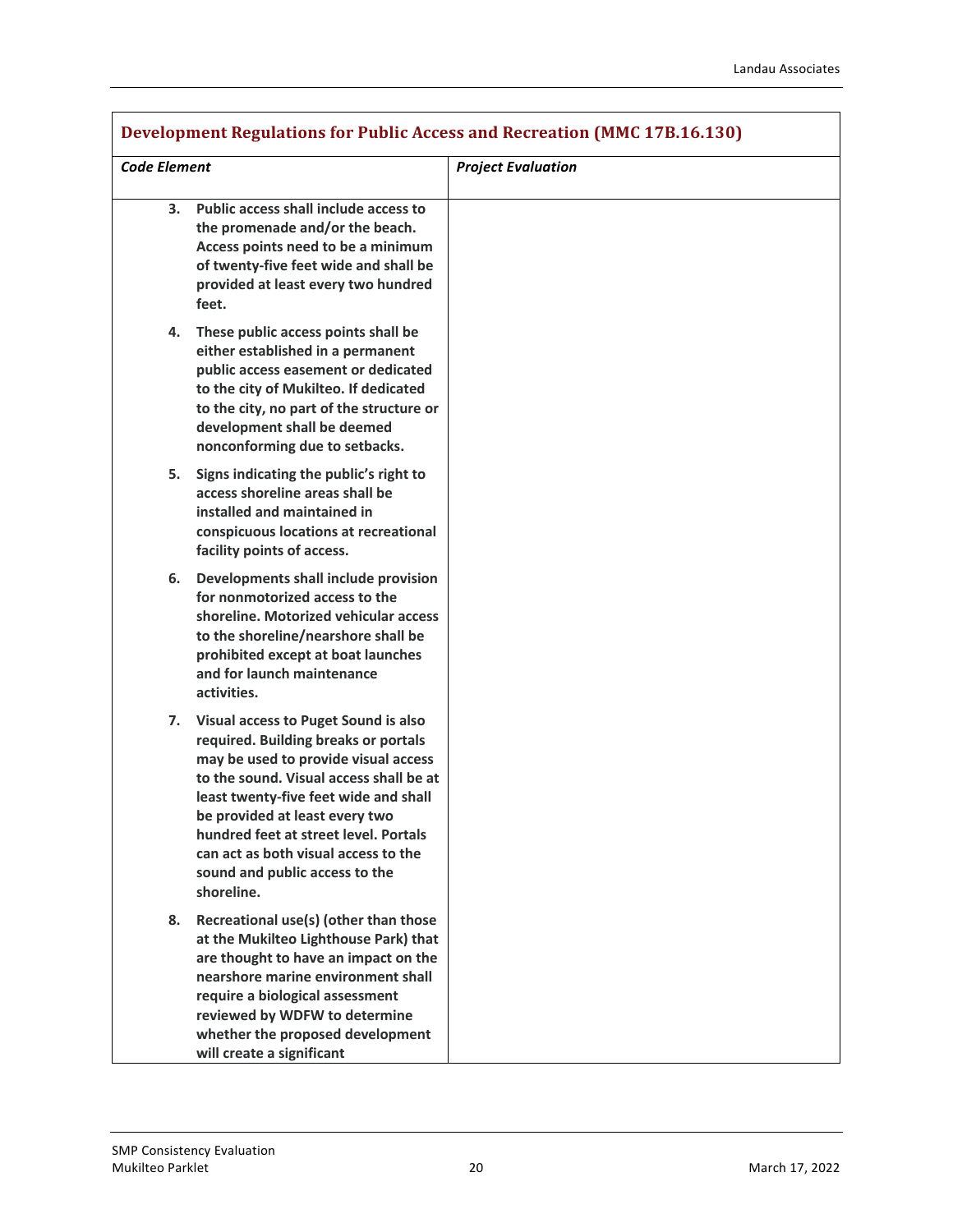| <b>Development Regulations for Public Access and Recreation (MMC 17B.16.130)</b>                                                                                                                                                                                                                                                                                                                                                   |                                                                                                                                                                                                                                                                                                 |
|------------------------------------------------------------------------------------------------------------------------------------------------------------------------------------------------------------------------------------------------------------------------------------------------------------------------------------------------------------------------------------------------------------------------------------|-------------------------------------------------------------------------------------------------------------------------------------------------------------------------------------------------------------------------------------------------------------------------------------------------|
| <b>Code Element</b>                                                                                                                                                                                                                                                                                                                                                                                                                | <b>Project Evaluation</b>                                                                                                                                                                                                                                                                       |
| environmental impact and, if so, how<br>it will be mitigated.                                                                                                                                                                                                                                                                                                                                                                      |                                                                                                                                                                                                                                                                                                 |
| <b>Minor Exemptions. The following</b><br>В.<br>activities will be exempt from the<br>regulations set forth in this section:<br>1. Access improvements to the<br>shoreline.                                                                                                                                                                                                                                                        | The Port understands that the proposal may satisfy minor<br>exemptions, specifically item 1, access improvements.<br>However, the Port will work with the City to satisfy<br>applicable regulations in this section (i.e., signage).                                                            |
| 2. Riparian vegetation<br>enhancement/replanting and<br>maintenance.                                                                                                                                                                                                                                                                                                                                                               |                                                                                                                                                                                                                                                                                                 |
| 3. Eelgrass transplant.                                                                                                                                                                                                                                                                                                                                                                                                            |                                                                                                                                                                                                                                                                                                 |
| 4. Underwater improvements covered<br>by a marine park master plan<br>approved by the city of Mukilteo as<br>well as permitted by WDFW.                                                                                                                                                                                                                                                                                            |                                                                                                                                                                                                                                                                                                 |
| 5. Public access is shown to be<br>incompatible due to reasons of<br>safety, security, or impact to the<br>shoreline environment. This<br>exemption may only be used if it<br>can be shown that there is no<br>alternative to provide public access<br>elsewhere along the shoreline or by<br>providing viewing platforms,<br>separation of uses through site<br>planning and design and/or<br>restricting hours of public access. |                                                                                                                                                                                                                                                                                                 |
| Park uses are subject to the following:<br>C.<br>All the uses and facilities shall be<br>1.<br>located, constructed or developed in<br>accordance with a master/site plan<br>approved by city council.                                                                                                                                                                                                                             | The proposal is consistent with the 2016 City of Mukilteo<br>Downtown Waterfront Master Plan, which identifies the<br>Site as a component of the "Speedway Pocket Park". The<br>current proposal does not include "stairs to beach" or<br>"nearshore restoration" as identified in the Downtown |
| All proposals for park and recreation<br>2.<br>facilities shall be accompanied by an<br>adopted master or site plan which is<br>drawn to scale and shows the<br>location of all park activities,<br>recreational facilities, utilities,<br>parking areas, structures, points for<br>ingress and egress, vehicular and                                                                                                              | Waterfront Master Plan; however, the proposal will not<br>preclude future development of the site consistent with<br>the 2016 City of Mukilteo Downtown Waterfront Master<br>Plan or other subsequent City plans.                                                                               |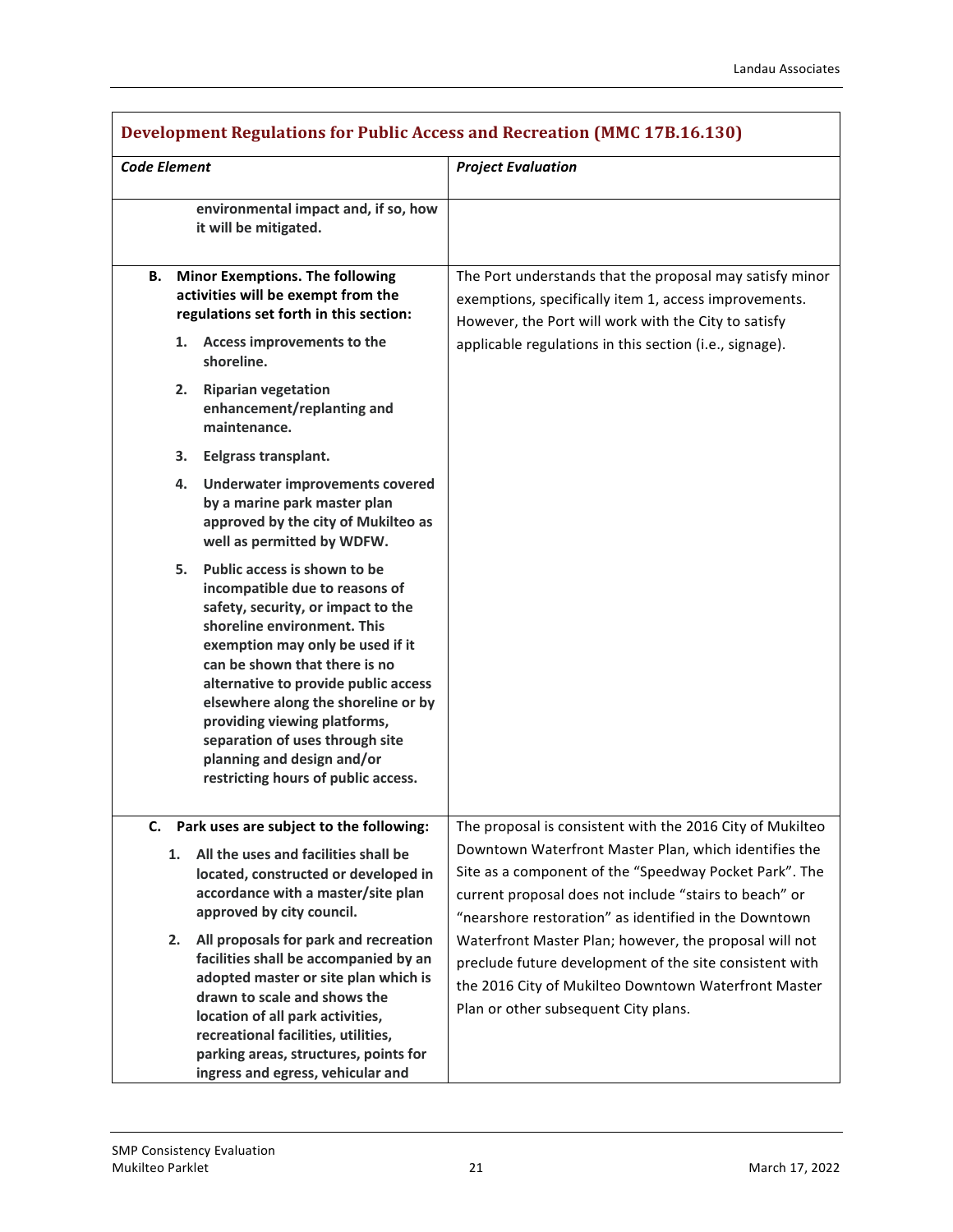| <b>Code Element</b> |                                                                                                                                                                                                                                                                                          | <b>Project Evaluation</b> |
|---------------------|------------------------------------------------------------------------------------------------------------------------------------------------------------------------------------------------------------------------------------------------------------------------------------------|---------------------------|
|                     | pedestrian circulation features,<br>existing and proposed vegetation as<br>may be a part of and necessary to<br>describe the proposal.                                                                                                                                                   |                           |
| 3.                  | All proposals for park and recreation<br>facilities shall be designed and<br>constructed in conformance with the<br>overall plan for the waterfront as<br>contained in the comprehensive<br>plan, the multi-modal plan, the<br>downtown waterfront plan, and the<br>Japanese Gulch plan. |                           |

| <b>Development Regulations for Utilities</b> |                                                                                                                                                                                                                                                                                                                                                                                                    |                                                                                                                                                                                             |
|----------------------------------------------|----------------------------------------------------------------------------------------------------------------------------------------------------------------------------------------------------------------------------------------------------------------------------------------------------------------------------------------------------------------------------------------------------|---------------------------------------------------------------------------------------------------------------------------------------------------------------------------------------------|
| <b>Code Element</b>                          |                                                                                                                                                                                                                                                                                                                                                                                                    | <b>Project Evaluation</b>                                                                                                                                                                   |
| А.                                           | On-site utility features serving a<br>primary use, such as water, sewer or<br>gas line to a structure are "accessory<br>utilities" and are considered a part of<br>the primary use. These utilities shall be<br>located outside the two-hundred-foot<br>shoreline jurisdiction unless it is not<br>feasible to serve the site otherwise.                                                           | The proposal includes electrical service accessory to the<br>proposed improvements to the Site and are required to<br>be onsite. Electrical is required for lighting within the<br>parklet. |
| <b>B.</b>                                    | All utilities within the shoreline<br>jurisdiction shall be installed<br>underground or under structures.<br>Utilities should be located in existing<br>rights-of-way and utility corridors and<br>jointly shared utility corridors or road<br>rights-of-way whenever possible.                                                                                                                    | Proposed electrical utilities will be located underground<br>within disturbed footprint of the existing wall onsite.                                                                        |
| $C_{\cdot}$                                  | In-water utilities or infrastructure shall<br>be allowed below the ordinary high<br>water mark (OHWM) only if no other<br>feasible alternatives exist and only if a<br>biological assessment based on a<br>federal or state nexus determines that<br>the proposed utilities will not create a<br>significant environmental impact. A<br>habitat management plan and<br>mitigation may be required. | Not applicable                                                                                                                                                                              |

Г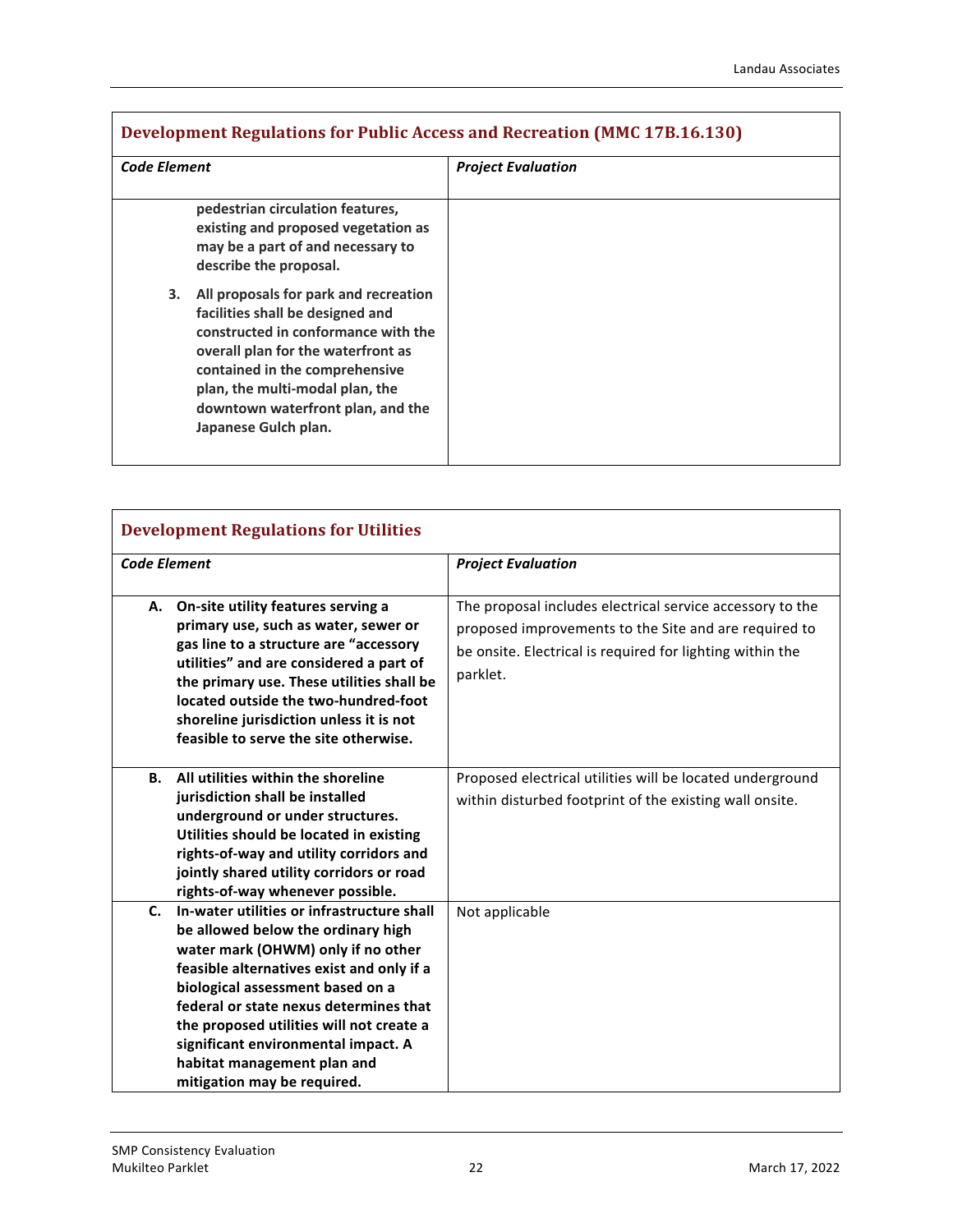| <b>Development Regulations for Utilities</b>                                                                                                                                                                                                                                                                                                                                                                                             |                                                                                                                                                                                                                                                            |
|------------------------------------------------------------------------------------------------------------------------------------------------------------------------------------------------------------------------------------------------------------------------------------------------------------------------------------------------------------------------------------------------------------------------------------------|------------------------------------------------------------------------------------------------------------------------------------------------------------------------------------------------------------------------------------------------------------|
| <b>Code Element</b>                                                                                                                                                                                                                                                                                                                                                                                                                      | <b>Project Evaluation</b>                                                                                                                                                                                                                                  |
| Utility facilities shall be located in or<br>D.<br>near to existing public right-of-way<br>corridors unless no alternative exists.                                                                                                                                                                                                                                                                                                       | Proposed electrical connection will be located in or near<br>the Front Street right-of-way.                                                                                                                                                                |
| <b>Utility production and processing</b><br>Е.<br>facilities, such as power plants and<br>sewage treatment plants, or part of<br>those facilities that are non-water-<br>oriented shall not be allowed in<br>shoreline areas unless it can be<br>demonstrated that no other feasible<br>option is available.                                                                                                                             | Not applicable                                                                                                                                                                                                                                             |
| Development of utilities and facilities<br>F.<br>that may require periodic maintenance<br>or that cause significant environmental<br>impacts shall be discouraged, except<br>where other alternatives are not<br>feasible, or where access roads exist.<br>When permitted, those facilities shall<br>include adequate provisions to protect<br>against significant environmental<br>impacts to the shoreline or upland<br>critical area. | Maintenance of accessory electrical utility may be<br>required as part of the project; however, the electrical<br>utility will be located in area previously disturbed in the<br>vicinity of the existing wall.                                            |
| Unless no feasible alternative location<br>G.<br>exists, utilities shall be prohibited in<br>wetlands, estuaries, geotechnical<br>hazard areas, critical fish and wildlife<br>habitat areas, their required buffers<br>and other unique and critical areas                                                                                                                                                                               | The Site is located in a mapped critical area, but<br>proposed accessory electric utility must be located onsite<br>to support the proposal. No adverse impact to critical<br>areas will occur as part of the proposal (refer to Critical<br>Areas below). |

| <b>Development Regulations for Change in Use (MMC 17B.16.200)</b>                                                                                                                                                                                                                                                                                                                                                            |                           |
|------------------------------------------------------------------------------------------------------------------------------------------------------------------------------------------------------------------------------------------------------------------------------------------------------------------------------------------------------------------------------------------------------------------------------|---------------------------|
| <b>Code Element</b>                                                                                                                                                                                                                                                                                                                                                                                                          | <b>Project Evaluation</b> |
| <b>Change in Use with No Physical</b><br>А.<br><b>Property or Building Alterations.</b><br>Applications for a change in use within<br>the shoreline jurisdiction which does<br>not alter the property or structures<br>shall be accompanied by a written<br>summary of the proposed change in<br>use and description of how it complies<br>with the city's shoreline regulations. All<br>uses must comply with the Permitted | Not applicable            |

 $\Gamma$ 

٦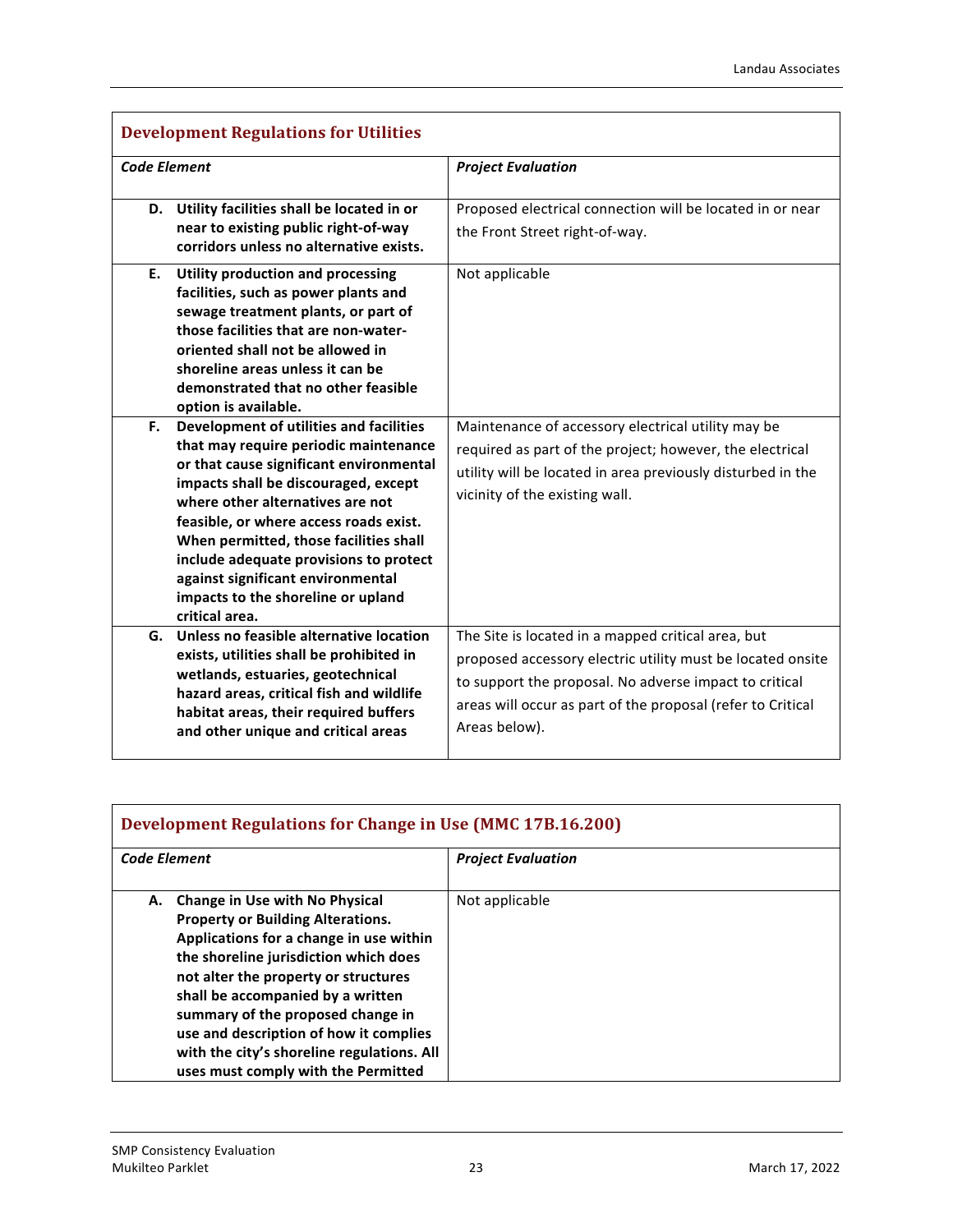|              | <b>Development Regulations for Change in Use (MMC 17B.16.200)</b>                                                                                                                                                                                                                                                                                                                                                 |                                                                                                                                                                                                                                                                                                                                                                  |
|--------------|-------------------------------------------------------------------------------------------------------------------------------------------------------------------------------------------------------------------------------------------------------------------------------------------------------------------------------------------------------------------------------------------------------------------|------------------------------------------------------------------------------------------------------------------------------------------------------------------------------------------------------------------------------------------------------------------------------------------------------------------------------------------------------------------|
| Code Element |                                                                                                                                                                                                                                                                                                                                                                                                                   | <b>Project Evaluation</b>                                                                                                                                                                                                                                                                                                                                        |
| В.           | Use Matrix of this title including<br>obtaining a shoreline conditional use<br>permit if needed.<br><b>Change in Use which Requires</b><br><b>Alterations to Property or Buildings.</b><br>Applications for a change in use which<br>include modifications to buildings or<br>property shall comply with the permit<br>review procedures of this title and<br>meet all development standards<br>contained herein. | The proposed project includes modest alterations to the<br>property to provide a parklet setting, aesthetic<br>improvements, and amenities. A portion of the Site will<br>be leased to Ivar's for seasonal use for outdoor dining<br>and will be separated from the parklet. The proposal has<br>been designed to comply with the City's permit<br>requirements. |
| C.           | Nonconforming uses, buildings, and<br>lots shall comply with Chapter 17B.68.                                                                                                                                                                                                                                                                                                                                      | Not applicable                                                                                                                                                                                                                                                                                                                                                   |

## **Critical Areas Regulations (MMC 17B.52, .52A, .52C and .52D)**

The individual regulations under this chapter are not provided below to provide brevity in the project evaluation based on the site conditions/proposal.

| <b>Code Element</b>             | <b>Project Evaluation</b>                                   |
|---------------------------------|-------------------------------------------------------------|
| <b>Geologic Sensitive Areas</b> | City of Mukilteo Critical Areas mapping identifies the Site |
|                                 | in an area where a Geotechnical Report may be required      |
|                                 | for certain types of activities. According to the           |
|                                 | Preliminary Surficial Geologic Map of the Mukilteo and      |
|                                 | Everett Quadrangles, Snohomish County, Washington,          |
|                                 | 1976, the site geology is identified as modified land. This |
|                                 | geologic unit is commonly associated with liquefiable       |
|                                 | soils and therefore, a liquefaction hazard may be present   |
|                                 | at the site. The proposed improvements will be              |
|                                 | supported by a concrete bulkhead that was in place as       |
|                                 | part of the former ferry terminal at the Site. It is not    |
|                                 | known if this bulkhead was designed to resist soil          |
|                                 | liquefaction; however, the project does not include         |
|                                 | modifications to the bulkhead.                              |
|                                 |                                                             |
|                                 | MMC Chapter 17B.52A provides discussion on                  |
|                                 | development within steep slope areas but does not           |
|                                 | present specific requirements for liquefaction hazard       |

Г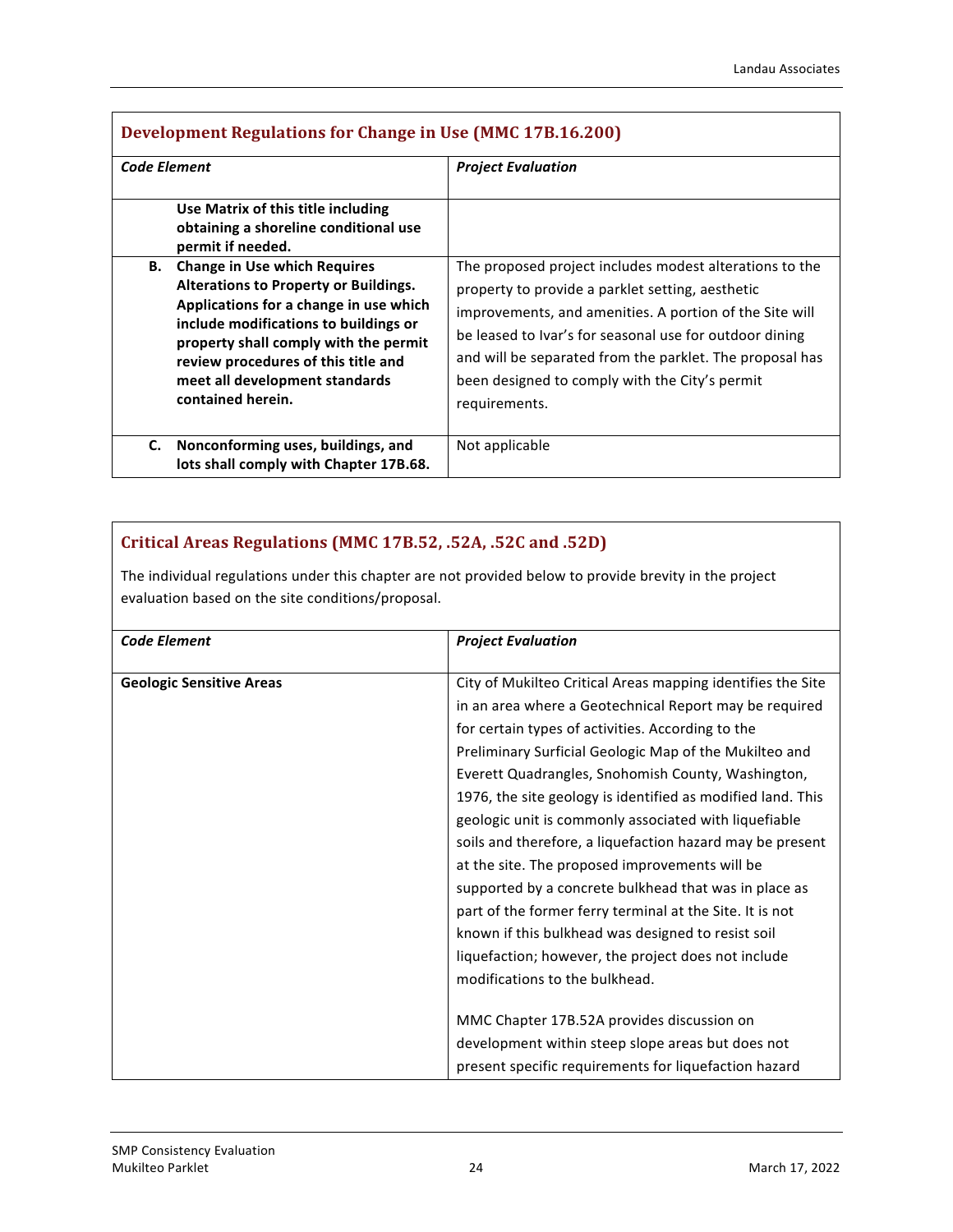|                                             | sites. No steep slope or landslide hazard areas were<br>identified at the site. Ground disturbance from the<br>proposed improvements will be limited to installation of<br>electrical conduit in previously existing utility trenches<br>and/or within the previously disturbed footing of the<br>concrete block wall and is not anticipated to negatively<br>impact the adjacent bulkhead or the critical area. As a<br>result, the proposed parklet will not result in greater risk<br>to/from geologic sensitive areas or a need for increased<br>buffers.                                                                                                                                                                  |
|---------------------------------------------|--------------------------------------------------------------------------------------------------------------------------------------------------------------------------------------------------------------------------------------------------------------------------------------------------------------------------------------------------------------------------------------------------------------------------------------------------------------------------------------------------------------------------------------------------------------------------------------------------------------------------------------------------------------------------------------------------------------------------------|
| <b>Fish and Wildlife Conservation Areas</b> | Puget Sound adjacent to the Site is critical saltwater<br>habitat in accordance with 17B.52C, which includes<br>uplands within 200 ft of the OHWM. Buffers for critical<br>saltwater habitat in the Urban Waterfront environment is<br>determined on a case by case basis. In accordance with<br>MMC 17B.08.020, "buffer" means an area, typically<br>adjacent or otherwise associated with an<br>environmentally sensitive feature, which is retained in its<br>natural state. Because the existing site conditions are<br>limited to asphalt and absent of vegetation or other<br>natural features providing ecological or shoreline<br>functions, no fish and wildlife conservation areas buffer is<br>applied to the Site. |
| <b>Flood Hazard Areas</b>                   | The proposal has been evaluated for consistency with the<br>applicable floodplain development regulations; refer to<br>the project Floodplain Development application.                                                                                                                                                                                                                                                                                                                                                                                                                                                                                                                                                         |

| Landscaping (MMC 17B.58.070, .080) |  |  |  |
|------------------------------------|--|--|--|
|------------------------------------|--|--|--|

The individual regulations under this chapter are not provided below to provide brevity in the project evaluation based on the site conditions/proposal.

| <b>Code Element</b>    | <b>Project Evaluation</b>                                |
|------------------------|----------------------------------------------------------|
| <b>Landscape Plans</b> | The proposal includes landscape plans that provide       |
|                        | aboveground plant containers to avoid disturbance of     |
|                        | potential buried cultural resources. Plant selection is  |
|                        | limited to shrubs, ornamental grasses, groundcovers, and |
|                        | seasonal annuals/perennials due to limited growing       |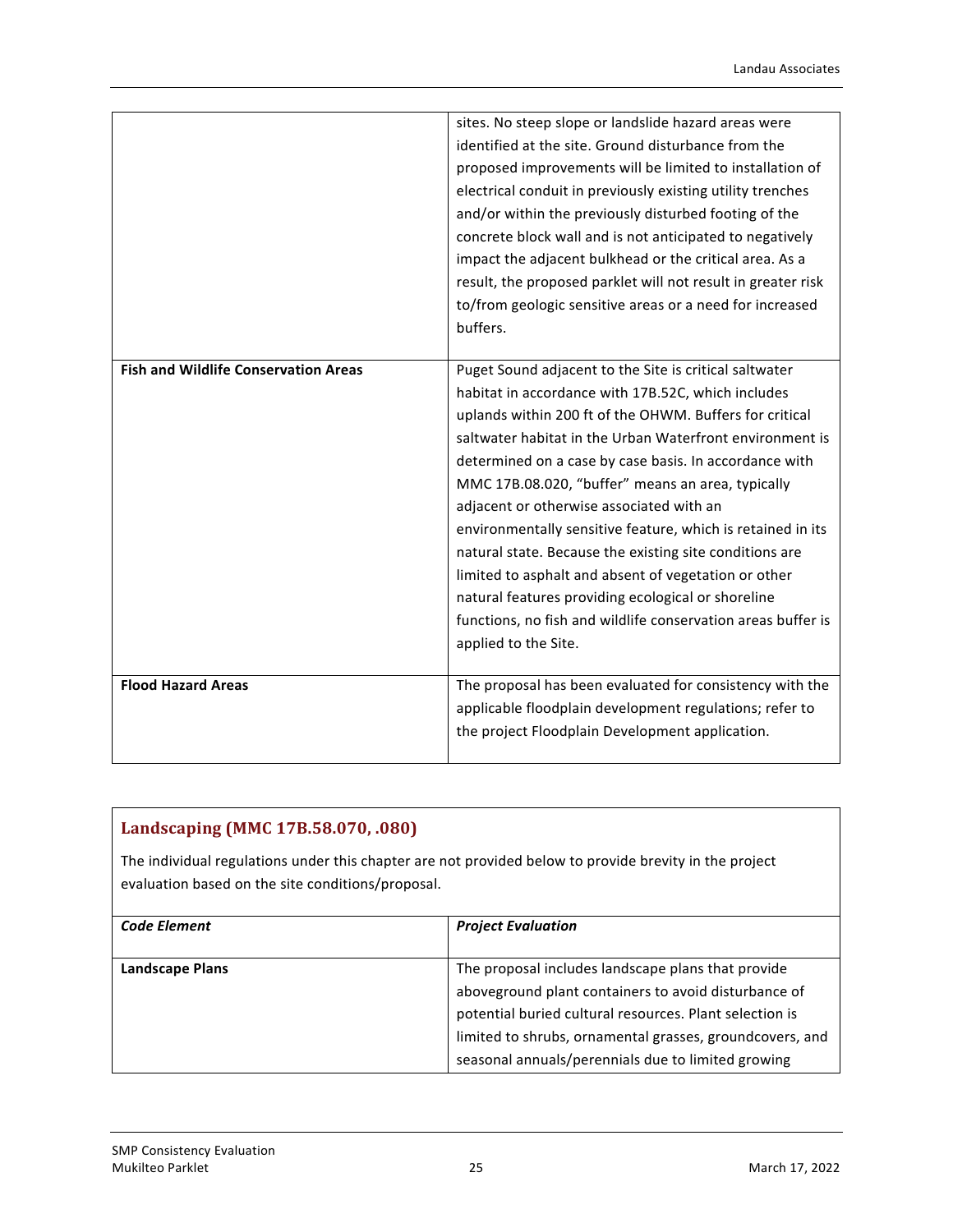|                                   | space. Plant species adapted to local climatic conditions   |
|-----------------------------------|-------------------------------------------------------------|
|                                   | and tolerant of salt spray will be chosen. Plants will meet |
|                                   | the American Standard of Nursery Stock (ANSI Z60.1-         |
|                                   | 2014). Permanent irrigation is not proposed. Planters will  |
|                                   | be hand-watered with water sourced from existing            |
|                                   | plumbing from the adjacent Ivar's property. The plant       |
|                                   | containers will be provided soils amended to support        |
|                                   | plant growth and efficient moisture retention.              |
|                                   |                                                             |
|                                   |                                                             |
| <b>Maintenance of Landscaping</b> | The Port will maintain or arrange maintenance of            |
|                                   | landscaping as needed to ensure healthy growing             |
|                                   | conditions required of installed plantings. Maintenance     |
|                                   | activities may include modification of watering schedules,  |
|                                   | weeding, and/or plant replacement. In the event of dead     |
|                                   | or dying vegetation, the planting areas will be replanted   |
|                                   | with the same species or replaced with species              |
|                                   | appropriate for the growing conditions.                     |

## **Conclusion**

The Port is proposing the Mukilteo Parklet, which occurs within the Downtown Business zoning classification and City shoreline jurisdiction. The proposed project elements subject to this application do not conflict with the goals, policies, or regulations of the MMC and SMP. Information presented in the site plans, draft SEPA checklist, and Floodplain Development application prepared for the project provide supplemental information to this application.

## **Use of This Technical Memorandum**

This technical memorandum has been prepared for the exclusive use of the Port and City for specific application to the Mukilteo Parklet project. No other party is entitled to rely on the information, conclusions, and recommendations included in this document without the express written consent of Landau. Further, the reuse of information, conclusions, and recommendations provided herein for extensions of the project or for any other project, without review and authorization by Landau, shall be at the user's sole risk. Landau warrants that within the limitations of scope, schedule, and budget, these services have been provided in a manner consistent with that level of care and skill ordinarily exercised by members of the profession currently practicing in the same locality under similar conditions as this project.

Landau makes no other warranty, either express or implied. Re-assessment of permit/compliance needs may be needed based on changes to the project as described above.